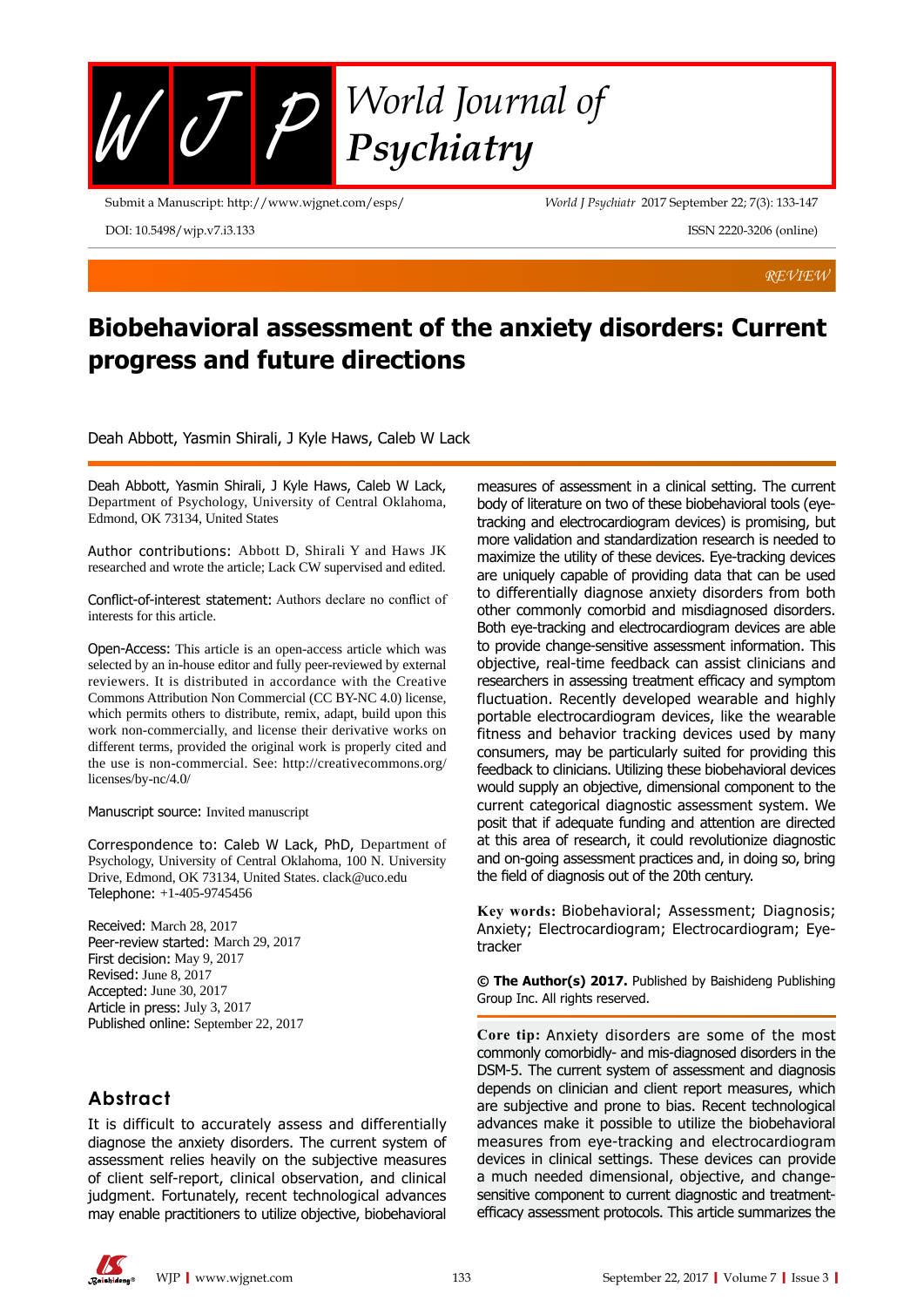status of and outlines future directions for research on this important topic.

Abbott D, Shirali Y, Haws JK, Lack CW. Biobehavioral assessment of the anxiety disorders: Current progress and future directions. *World J Psychiatr* 2017; 7(3): 133-147 Available from: URL: http://www.wjgnet.com/2220-3206/full/v7/i3/133. htm DOI: http://dx.doi.org/10.5498/wjp.v7.i3.133

## **INTRODUCTION**

While the Diagnostic and Statistical Manual of Mental Disorders (DSM) has been the guidebook to the assessment for psychiatric disorders for more than half of a century, its system of diagnosis has been fraught with flaws, concerns, and issues since its inception. Each revision of the DSM has sought to correct the flaws of the preceding revision, resulting in so many changes that the first edition of the text bears little resemblance to the most recent edition, the DSM- $5^{[1]}$ . Each of these editions have been built on the same principle: Developing a system of discrete categorical diagnoses which are determined by a list of symptom criteriathe presence or absence of which are determined by tools of client self-report, clinical observation, and clinical judgment<sup>[2]</sup>. Once a diagnosis is determined, those three tools are used in the ongoing assessment of symptom severity to determine treatment efficacy. Despite the advances made over the past several decades, there are still serious problems with this current system of assessment. Excitingly, recent technological advances and research breakthroughs in biobehavioral tools of assessment may help address these issues to build a sounder system of diagnosis and a sensitive system for assessing the fluctuation of symptom severity, particularly in the realm of anxiety.

The DSM-5's categorical system presumes that mental disorders are discrete issues with distinct boundaries $[1]$ , however this concept is not reflected in the research<sup>[3]</sup>. For people with anxiety disorders having comorbid disorders may be more common than having a single, discrete disorder. For example, one study found that 89% of people with an anxiety disorder were also diagnosed with a disorder of a different category<sup>[4]</sup>. One reason for this is that there is considerable overlap in the diagnostic criteria between some of the anxiety disorders and other categories, such as the depressive disorders $[5]$ . While many people who are diagnosed with dual or multiple disorders may truly have two (or more) discrete disorders, a dual diagnosis in some people can instead be due to a single underlying issue that presents in such a way to cause a dual diagnosis with the current nosology $[6]$ . A separate study indicated that approximately one third of participants with at least one anxiety disorder diagnosis also qualified for at least one or more additional anxiety disorder diagnosis $^{[7]}$ . Comorbidity in anxiety disorders

is associated with difficulties in determining treatment path<sup>[8]</sup> and worsened clinical outcomes related to course of treatment<sup>[9]</sup>.

While the DSM-5 was being developed, the task force considered adopting a dimensional model of psychopathology, in contrast to the current categorical system<sup>[2,10,11]</sup>. The dimensional model looks at disorders as not having a single distinct cut off point, and allows for multiple dimensions in a diagnostic model, such as intensity, duration, and level of disruption caused by a disorder's symptoms and components<sup>[10]</sup>. Most advocates for this system suggested the integration of a dimensional component into the categorical system to provide a fuller diagnostic picture that would be more functional for clinical application<sup>[2,12]</sup>. Some sections of the DSM-5 diagnostic structure included a quasidimensional element, by including specifiers that categorize severity of symptoms as "Mild", "Moderate", or "Severe<sup>"[1]</sup>. Unfortunately, the dimensional model was not incorporated into the DSM-5 diagnostic structure for anxiety disorders in any way, shape, or form $^{[1]}$ . Since its publication, the debate has continued as to whether the DSM's categorical model should continue to be revised to a more dimensional structure $^{[13]}$ .

One reason the dimensional model was not incorporated into the DSM-5 was the lack of a single, standard, empirically-supported, and widely-agreed upon measurement of assessment for the dimensional system for the anxiety disorders to be based upon $[10]$ . This issue may be tied to another problem in the current system of assessment for anxiety disorders: Dependence on accurate self-reports by the client and accurate clinical observation and judgment. Reflecting this, there was disagreement about whether a dimensional scale would rely primarily on clinician ratings or client self-ratings<sup>[10]</sup>. Both sources of information are subjective, of course, and thus highly flawed. As but one example, client selfreport and clinician-report on psychological measures do not necessarily agree with one another $[14]$ . Accurate self-report requires high levels of insight and complete honesty on the part of the client. Many clients cannot or will not accurately perceive their thoughts and feelings or the reasonableness of those thoughts. This is widely understood, as evidenced by the DSM-5's addition of a level of client insight specifier for disorders like obsessive compulsive disorder  $(OCD)^{[1]}$ . Even if clients do have a clear understanding of their symptomatology, one study found that 93% of clients purposely lie to their mental health practitioners, with the most frequent lies being about the severity of the symptoms and how badly the client feels $^{[15]}$ . Additionally, there is considerable error in self-reporting for observable behaviors such as physical activity $[16]$ , so even the reports of clients trying to be accurate with fair insight into their psychological state may be inaccurate due to biases and memory errors.

Similarly, clinical judgment is also prone to errors and biases. Clinicians are susceptible to the all common human information processing errors $[17-19]$ . One of the most notable information processing errors in assessment

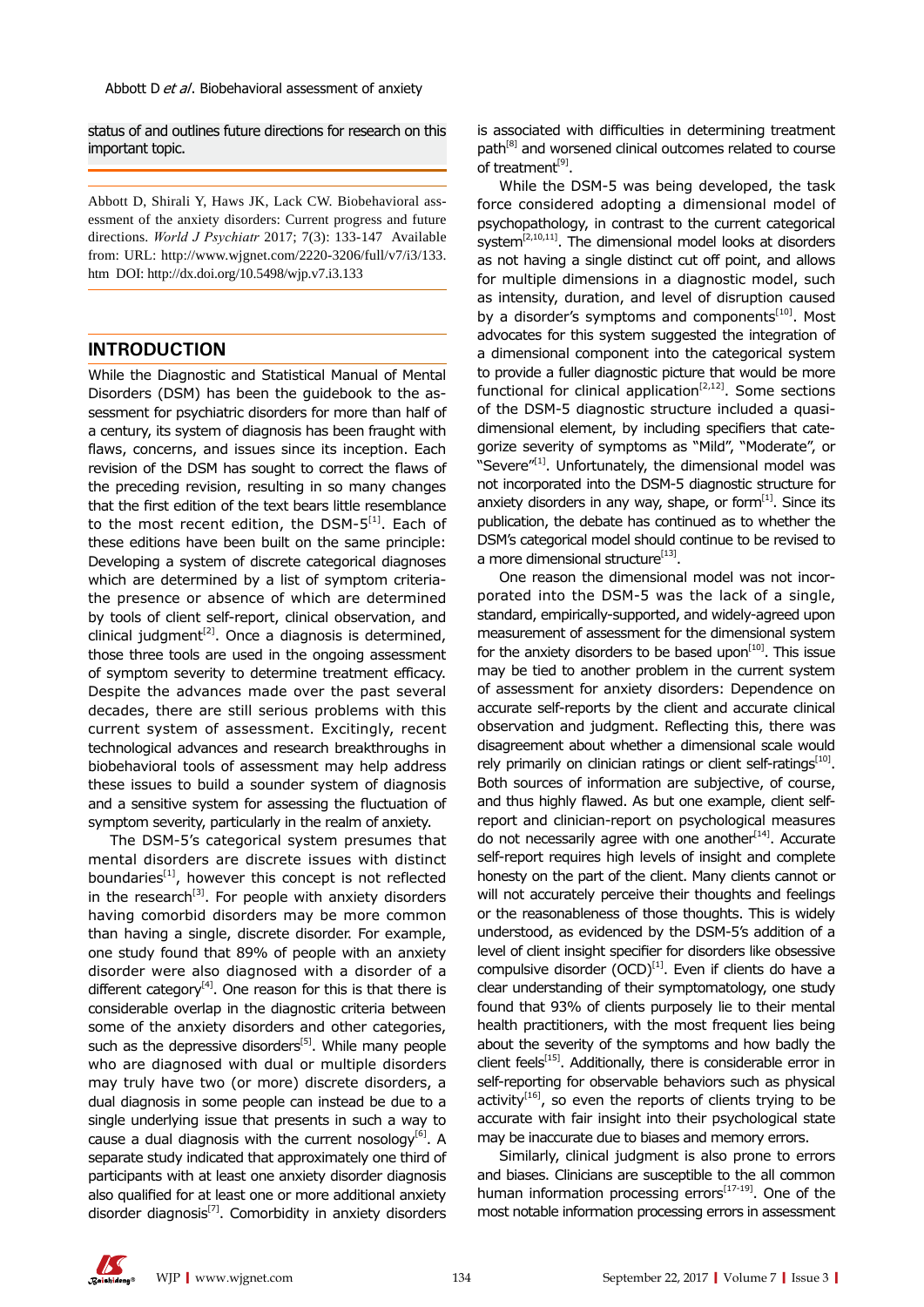is stereotyping<sup>[18]</sup>. Clinicians often make decisions of diagnosis based upon how much a client resembles their own personal prototype, a mental conception for the most typical client with that diagnosis<sup>[19]</sup>. As such, clinicians' diagnoses can be influenced by client characteristics that are not related to diagnostic criteria, such as race, sex, and occupation<sup>[20-22]</sup>. The inflexibility of this prototypical stereotype bias can quite often lead to misdiagnosing clients<sup>[19]</sup>. Unfortunately, the issue of practitioner information processing errors is not easily remedied; clinical judgment improves only slightly with education, training, and/or experience<sup>[23,24]</sup>. This may partially be since it is rare for clinicians to receive timely and effective feedback about their decisions $[17]$ . Clinicians may engage in faulty strategies when hypothesis testing $[24]$ , often falling prey to confirmation bias by unwittingly seeking information that confirms the accuracy of their judgment as opposed to seeking out information that would refute  $it^{[25]}$ . Accurate feedback may be essential to the process of learning from experience<sup>[26]</sup>, though the literature is still unclear as to whether this is true specifically for clinical judgment<sup>[23]</sup>.

The concerns of client self-report and clinician judgment extend beyond just the initial diagnosis. Disagreement between client self-report and clinical judgment occurs before treatment and at the end of treatment $[14]$ , impacting treatment efficacy assessment. This is true for both clinical trials and individual case formulation, and can lead to erroneously continuing ineffective treatment, discontinuation of effective treatment, or prematurely terminating treatment with individuals who would benefit from further services. A more objective and change-sensitive method of assessment would provide the clinician with immediate feedback to reduce the prevalence of these treatment plan errors.

In summation, the DSM-5 used a categorical system for diagnoses whose severity and type appear to be better represented on a dimensional scale<sup>[27,28]</sup> and the standard practice of assessment uses a variety of kinds of client self-report and clinical judgment measures, which are both highly subjective. In addition to these general issues, the problems with the current diagnostic and assessment system for anxiety disorders specifically are many and varied. This has led in part to the anxiety disorders being among the most misdiagnosed $^{[29]}$ . Because of the flaws in the current system, we suggest that the development, integration, and adoption of a more objective and change-sensitive measure of diagnostic status is imperative. We propose that one or more standardized biobehavioral methods of assessment may be the solution.

Why do we use the term biobehavioral? Years of medical and psychological research have demonstrated that psychological conditions have significant physiological impacts, and vice versa<sup>[30]</sup>. For example, many people suffering from clinical depression show cellular alterations that result in lower levels of immunity than healthy populations<sup>[31]</sup>. Many diseases progress more

rapidly when accompanied by poor mental health $[32]$ . Inversely, physical conditions such as chronic pain can have deleterious effects on mental health<sup>[33]</sup>. Integrating psychological, behavioral, and biological factors when studying or improving mental health is referred to as the biobehavioral approach $[30]$ . This approach affords clinicians and researchers quantitative information about an individual, and increases the resources available for treating mental health conditions.

Vast advances in a variety of biobehavioral measurement tools have been developed and refined across the last 30 years. Biobehavioral devices provide unbiased reports of physical behavior and biological processes. Electrocardiogram (ECG) and eye tracking devices are powerful and sensitive tools of biobehavioral assessment that were traditionally limited to only top of the line medical and research facilities due to their once exorbitant cost. Recently, more cost effective versions of these devices have been developed which greatly increases the accessibility and utility of such tools for clinical settings. Despite their greatly decreased cost, the sensitivity of these tools are very promising for identifying unique symptoms of anxiety disorders salient to accurate differential diagnoses $^{[34]}$ . Incorporating a biobehavioral, dimensional component to the DSM's categorical system of diagnosis would make psychiatric classification more in line with other medical classification systems<sup>[13]</sup>. For instance, hypertension is diagnosed partially based upon a doctor's clinical judgment, but is accompanied by physiological, dimensional measures, namely systolic and diastolic blood pressure reading<sup>[13]</sup>.

The purpose of this paper is to discuss the current research status of two of the most well-researched and easily accessible biobehavioral tools and suggest future research directions to be taken to validate and incorporate their use in both diagnostic assessment and treatment outcome evaluations. First, the basic characteristics of several anxiety-related disorders and commonly co-occurring disorders will be reviewed. Second, a summary of the data captured by eye-tracking technology and a description of several affordable tools that are currently available is provided, followed by a review of the available literature on the discriminative ability of eye-tracking research. Third, descriptions of the most relevant information captured through ECG devices and affordable devices available are presented, along with how this data can assist in monitoring real-time change in symptomology.

# **ANXIETY AND RELATED DISORDERS**

The DSM-5 taxonomy is loosely based on clustering disorders by similar symptomatologic features, but not necessarily by similarities in clinical presentation such as age of onset $^{[13,35]}$ . The specified DSM-5 disorders placed in the category for anxiety disorders are separation anxiety disorder, selective mutism, specific phobia, social anxiety disorder (SAD), panic disorder (PD), agoraphobia, and generalized anxiety disorder (GAD).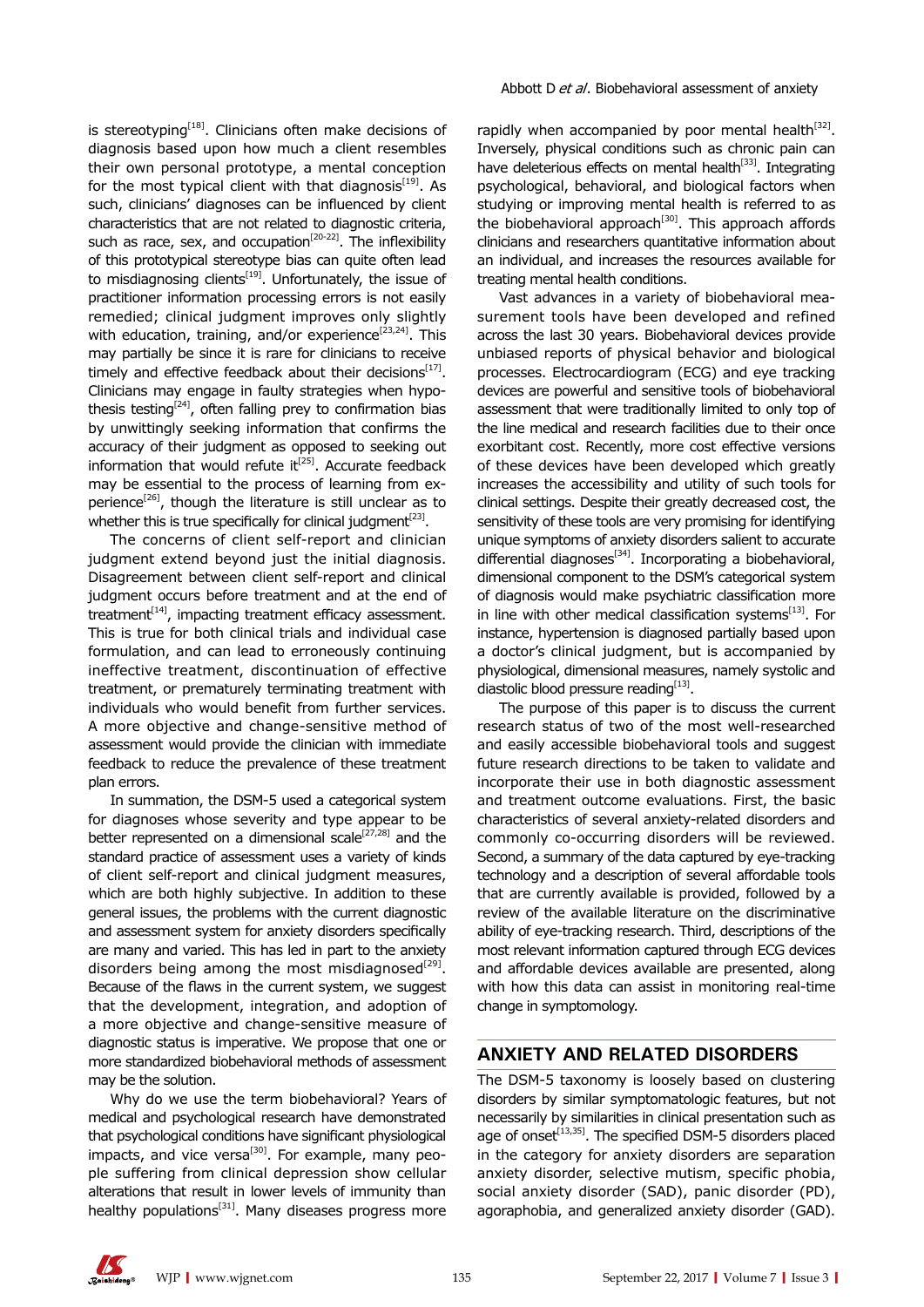A more accurate term for this group may be fear and anxiety disorders, because while these constructs are interrelated, they are different, and some of these disorders have a much more prominent fear component while others are more anxiety-based<sup>[2,35]</sup>. Fear is an emotional, cognitive, and physiological response to and directed at a present threat<sup>[36]</sup>. Anxiety is also a distressing emotion, but it is typically characterized by future-oriented, threat-focused cognitions and a perceived state of ambiguity or uncertainty<sup>[36]</sup>. Both anxiety and fear states are characterized by heightened autonomic arousal which is demonstrated through multiple physiological reactions.

There is little to no research on the biobehavioral reactions of individuals with separation anxiety disorder, selective mutism, PD, and agoraphobia. For this reason, this paper focuses on GAD, specific phobia, and SAD. GAD is characterized by excessive and uncontrollable worry. The symptoms are the result of the interaction between cognitive and physiological responses to imagined or perceived threats<sup>[37]</sup>. Individuals with GAD are consumed by monitoring and avoiding potential sources of threat and danger. Specific phobias are characterized by an immediate, extreme, and persistent fear toward an object or situation, and thus are more fear-based than anxiety-based $[1]$ . SAD is characterized by persistent fears of social interactions or situations in which criticism and rejection by others is possible $[1]$ . Individuals with SAD are extremely critical of their social performance and are anxious about whether they will be able to make positive impressions or live up to social expectations<sup>[38]</sup>.

The anxiety disorder cluster is, by no means, a comprehensive grouping of all disorders with a significant anxiety component. Several other disorders are also defined in part by extremely high levels of anxiety. Most notably, posttraumatic stress disorder (PTSD) and obsessive compulsive disorder (OCD) are comprised of symptoms that clearly denote high levels of anxiety. To qualify for a post-traumatic stress disorder diagnosis a person must experience a traumatic event and then experience intrusive dreams, memories, dissociative, distressing, and/or physiological reactions and hyperarousal that lasts for at least one month in duration after experiencing the traumatic event<sup>[1]</sup>. Obsessive compulsive disorder is characterized by obsessions and/or compulsions. Obsessions are unwanted and intrusive images, impulses, thoughts, or ideas that are threatening, nonsensical, disgusting, or obscene<sup>[39]</sup>. These obsessions are categorized into six categories: Contamination, violence, sex, religion, the need for exactness, or responsibility for harm<sup> $[40,41]$ </sup>. Each type of obsession causes distress and functional impairment. Most people with OCD also experience compulsions, the strong urge to engage in an action, whether mental or physical, to reduce the anxiety caused by the obsession $[39]$ . The overlap in diagnostic criteria for PD, agoraphobia, social phobia, specific phobia, GAD, OCD, and PTSD can make diagnosis based on self-report and clinical judgment difficult. For example, a fear of dirt can either be part of a specific phobia or a component of OCD for an individual with a contamination obsession. Fear of a location could be associated with a specific phobia, be related to a fear of being unable to escape (as in Agoraphobia), tied to a traumatic event, or be due to fear of being judged by the people in that location (as in SAD). Under the current diagnostic system, accurate and thorough client self-report is imperative to correctly categorizing these symptoms into the appropriate diagnostic box, which as previously discussed, is unlikely to consistently occur.

In addition to the issue of co-occurrence and misdiagnosis within the fear and anxiety related disorders, the disorders also frequently co-occur with and are misdiagnosed for disorders from other categories. There are relatively high rates of co-occurrence between major depressive disorder (MDD) and each of the disorders mentioned above, particularly with  $GAD<sup>[42]</sup>$ . Major depressive disorder has so much in common with GAD and PTSD, that an alternate empirically-based structure was proposed for the DSM-5 with MDD, GAD, and PTSD in a category together called "Distress Disorders", while the other disorders listed above were placed in a separate "Fear Disorders" category<sup>[13,35]</sup>. There is also significant overlap between the anxiety disorders and attention-deficit/hyperactivity disorder (ADHD), with nearly half of the individuals with an ADHD diagnosis having a comorbid anxiety disorder $[43]$ . However, this is, likely, partially due to misdiagnosis<sup>[44]</sup>. ADHD is characterized primarily by impulsivity and inattention $[1]$ . People with high levels of anxiety often have difficulty concentrating and maintaining attention $[45]$ . They may also act abruptly in ways that appear highly impulsive, due to their desire to avoid fear-inducing stimuli or, in the case of OCD, due to a compulsion to complete certain behaviors. Understanding a client's internal processes related to these behavioral symptoms is imperative to accurate differential diagnosis between these disorders. Self-report can be a helpful tool to this end, but biobehavioral measures of physiological markers through eye-tracking can provide insight into internal processes which may assist in differentially diagnosing ADHD and MDD from disorders like OCD, PTSD, GAD, SAD, and specific phobia, especially in cases where a client has a lack of insight or where there are barriers to accurate verbal communication. Eyetracking and ECG devices can also provide clinicians with detailed and change-sensitive measures of symptomatology which can assist in evaluating the course of a disorder and efficacy of treatment.

# **EYE TRACKING AND ANXIETY**

Eye-tracking technology has made it possible to measure certain physiological markers, that contain covert information about individuals, such as pupil dilation, eye-movements, and fixations<sup>[46]</sup>. For example, due to the established relationship between dopamine

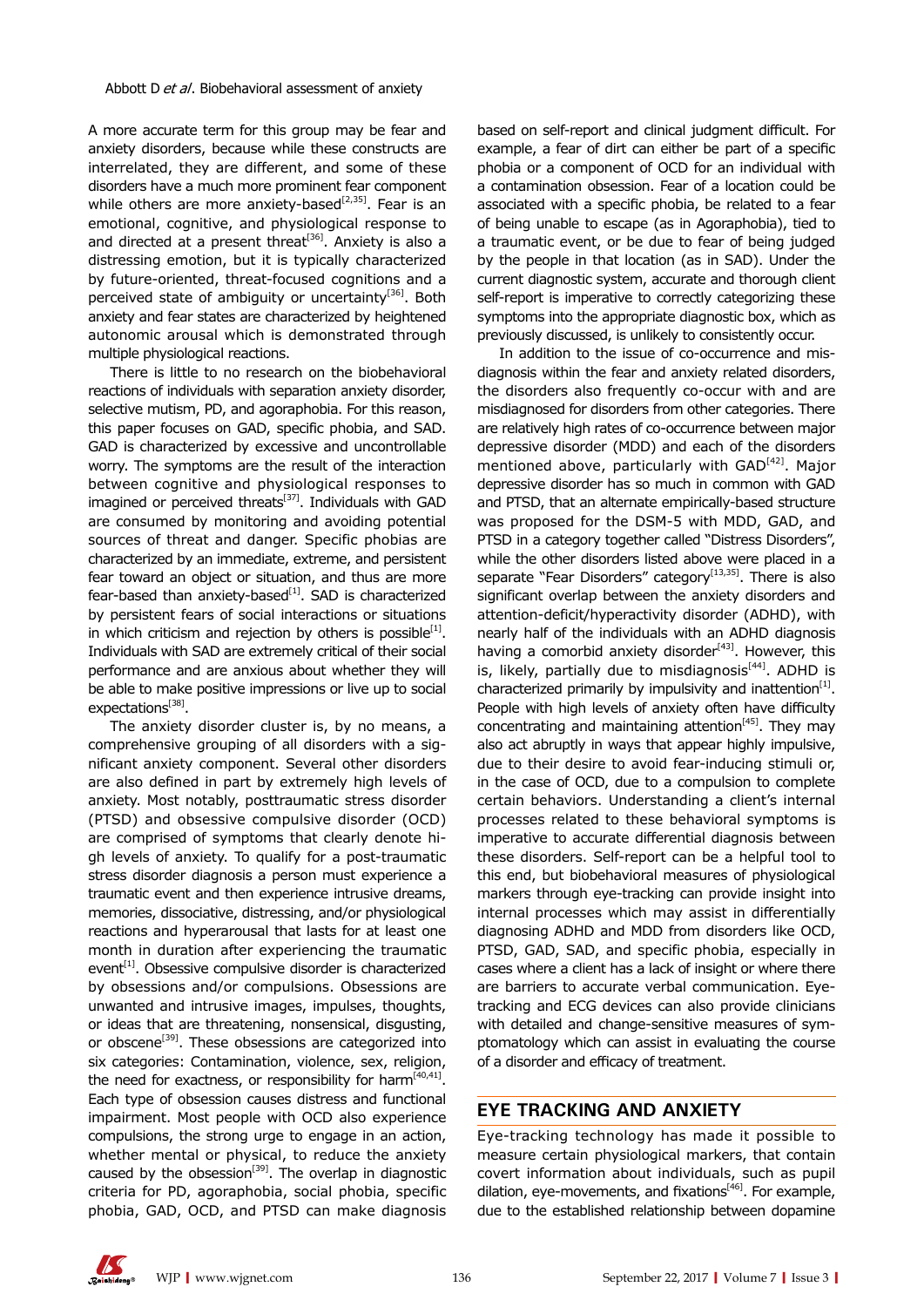and blinking, blink rate has been frequently used as a marker for dopamine $[47]$ . Additionally, changes in pupil size when viewing sad stimuli has served as a predictor for depression $[48]$ . The eye has many behaviors, each one indicative of other things happening within the individual. For our purposes, there are three important behaviors of the eye that eye-trackers are successful in accurately measuring. First are saccades, those rapid eye-movements that occur consciously and unconsciously when changing fixation points<sup>[45]</sup>. These are one of the most common types of eye-movements and the ones typically measured when using eye-tracking technology[49].

Second are fixations, purposeful stops of the eye on a specific part of the visual environment and represent where visual attention is being allocated $[45]$ . A fixation occurs between saccades when the eye is stationary, and are valuable for several reasons. First, they show the type of stimuli on which a person is focused (*e.g*., sad faces). Second, the frequency and duration of fixations can yield information about an individual's condition (*e.g.*, fixation duration can be indicative of current mood)[50]. Lastly, different stimuli can change an individual's fixation patterns, which can in turn influence how the stimuli are perceived by the viewer<sup>[51,52]</sup>.

The third behavior is pupillary size, which has served as an indirect measure of neurological functioning for many years in the medical field $[53]$ . Pupillometry, the method of recording pupil diameter, has made its way into other fields and is now commonly used as an indirect measure of cognitive load, attention, and emotional arousal in psychology<sup>[34,54]</sup>. As previously discussed, clients are not always honest, and many times, they are unaware of certain relevant information about themselves. The pupil is a gateway to certain aspects of the brain and can make this hidden information accessible. For example, pupil diameter increases when a person is looking at emotionally arousing stimuli as opposed to neutral stimuli<sup>[34]</sup>. This can expose how certain things may influence more emotional arousal than others, even if the client has no desire or ability to communicate these differences. Incorporating measures of pupil diameter into a treatment plan would also be beneficial in instances where a client is experiencing anxiety, but is unable to pinpoint the major sources responsible for his anxiety. Tracking his pupil dilation while looking at stressful stimuli could reveal the primary areas of struggle.

The evolution of eye-trackers has paralleled that of computers. They have transformed from machines of massive proportions and immense costs to easily portable and affordable devices. Eye-trackers today come in a wide variety of sizes, prices, and capabilities. Eye-trackers recording at the minimum of 60-Hz have been validated as capable of accurately measuring pupil dilation<sup>[55]</sup>. Most affordable eye-trackers on the market are capable of measuring at 60-Hz and above. One of the leading companies manufacturing portable eye trackers is Tobi. This Stockholm-based company sells

small, easy to set up, portable eye trackers for as low as € 159.00. The company Smooth Eye offers an eye tracker that samples at 1000 Hz, and they can design a customized eye-tracker to meet the client's needs. Pricing varies depending on the features wanted by the client. The Pupil Headset by Pupil Labs ( $\epsilon$  1640) is a complete headset that the client can wear for hours at a time without worrying about wires or remaining in the same spot. It is also possible to simply make an eye tracker; many websites offer step-by-step guides to building affordable eye-trackers. These are only a sample of the companies offering affordable eyetracking devices. There are many more and each one offers different services and software. The affordability and portability of current eye-trackers make it possible for eye-tracking to become a standard tool used in psychology, and it may almost be time to move them from the research laboratory to the clinician's office. There is a great deal of promising research wherein eye trackers demonstrate their ability to assess types of anxiety (Table 1), but a consistent method of doing so has yet to be developed.

#### *Using eye tracking to assess type of anxiety*

One of the most common and useful behaviors that eye tracking technology captures is attentional bias. Attentional bias is the tendency to attend to certain stimuli at the expense of others, and is one of the most commonly measured behaviors in mental health-related eye-tracking studies<sup>[56]</sup>. This bias is shaped by an individual's experiences and mental states. For example, people struggling with depression tend to focus on negative stimuli, while people with PTSD tend to focus on threatening stimuli<sup>[57,58]</sup>. Negative attentional biases often turn into a malfunctioning cycle because the mental state that developed these negative attentional biases is only receiving reinforcing feedback, thus maintaining the condition<sup>[59]</sup>. Fortunately, maladaptive attentional biases can change through treatment, and the progress of this change can be tracked through eye movements<sup>[60]</sup>.

In addition to providing insight into cognitive aspects, eye-tracking methods can also yield useful data that can help distinguish between commonly confused conditions $[61]$ . As previously mentioned, there is significant overlap between certain anxiety disorders and depression. People with anxiety display an orienting bias making them faster at detecting threatening stimuli<sup>[62]</sup>. Additionally, people with anxiety make more frequent eye movements<sup>[62]</sup>. Neither of these features are present in depressed or healthy populations<sup>[50]</sup>. People with GAD selectively attend to different stimuli than people with depressive disorder and nonclinical populations. Interestingly, individuals with GAD who are not depressed orient to threatening faces before neutral  $faces^{[63-65]}$ .

Eye-tracking studies on depression have found that depressed clients with no anxiety do not display hypervigilant eye-movements, but instead have longer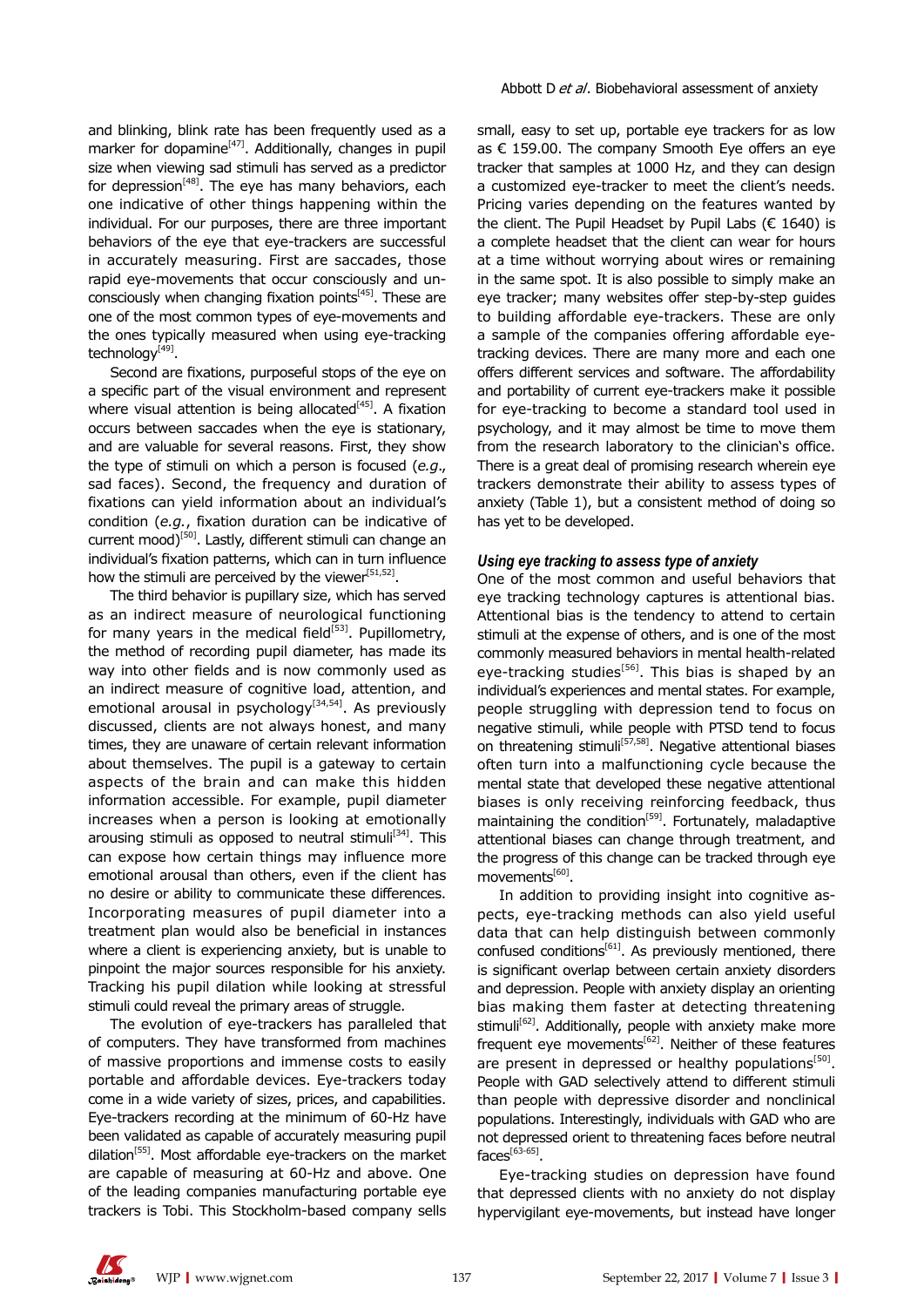## Abbott D et al. Biobehavioral assessment of anxiety

| Table 1 Eye-tracking differences across DSM diagnoses                                          |                                                                                                                                                                     |                                                                                                        |                                                                                                                                         |                                                                                                                       |                                                                                                                                   |                                                                                    |                                                                                                                                                                                                                                                       |                                                                                                                                            |
|------------------------------------------------------------------------------------------------|---------------------------------------------------------------------------------------------------------------------------------------------------------------------|--------------------------------------------------------------------------------------------------------|-----------------------------------------------------------------------------------------------------------------------------------------|-----------------------------------------------------------------------------------------------------------------------|-----------------------------------------------------------------------------------------------------------------------------------|------------------------------------------------------------------------------------|-------------------------------------------------------------------------------------------------------------------------------------------------------------------------------------------------------------------------------------------------------|--------------------------------------------------------------------------------------------------------------------------------------------|
| Eye tracker<br>information pertinent<br>to differential<br>diagnosis                           | Anxiety                                                                                                                                                             | Generalized<br>anxiety disorder                                                                        | <b>Depression</b>                                                                                                                       | Phobia                                                                                                                | <b>SAD</b>                                                                                                                        | Post-traumatic Obsessive<br>stress disorder compulsive                             | disorder                                                                                                                                                                                                                                              | Attention-<br>deficit<br>hyperactivity<br>disorder                                                                                         |
| Attentional Bias (the<br>tendency to attend to<br>certain stimuli at the<br>expense of others) |                                                                                                                                                                     | Tend to focus<br>on threatening<br>stimuli.<br>Selectively<br>attend to more<br>threatening<br>stimuli | Tend to focus on Tend to avoid More sensitive Tend to focus<br>mood-congruent feared stimuli<br>stimuli $(e.g.,$<br>SAD, negative)      |                                                                                                                       | to faces<br>showing<br>emotion over<br>neutral faces                                                                              | on threatening on aversive<br>stimuli                                              | Tend to focus<br>stimuli                                                                                                                                                                                                                              |                                                                                                                                            |
| Orienting Bias (faster Faster<br>detection of certain<br>stimuli)                              | detection of<br>threatening<br>stimuli                                                                                                                              | of threatening<br>stimuli.<br>Orientation<br>to threatening<br>faces before<br>neutral faces           | Faster detection Slower to detect Faster<br>threatening<br>stimuli<br>(compared<br>to anxiety or<br>generalized<br>anxiety<br>disorder) | orientation<br>to feared<br>stimulus                                                                                  |                                                                                                                                   | Faster<br>detection of<br>threatening<br>stimuli                                   |                                                                                                                                                                                                                                                       |                                                                                                                                            |
| Frequency of eye<br>movements                                                                  | Higher<br>frequency<br>of eye-<br>movements                                                                                                                         | Higher<br>frequency of                                                                                 | Slower<br>frequency of<br>eye-movements eye movements<br>than in anxiety<br>or generalized<br>anxiety disorder                          |                                                                                                                       |                                                                                                                                   |                                                                                    | More fixations Higher<br>during a<br>visual search<br>task than<br>anxiety and<br>nonclinical<br>populations                                                                                                                                          | frequency<br>of eye<br>movements                                                                                                           |
| Engagement/<br>disengagement of<br>stimuli                                                     |                                                                                                                                                                     |                                                                                                        |                                                                                                                                         | After detecting Takes longer<br>feared<br>stimulus, quick from a<br>disengagement threatening<br>with the<br>stimulus | to disengage<br>facial<br>expression<br>than other<br>expressions                                                                 | Do not show<br>the same<br>type of<br>disengagement<br>as people with<br>a phobias |                                                                                                                                                                                                                                                       |                                                                                                                                            |
| Stimulus avoidance                                                                             |                                                                                                                                                                     |                                                                                                        | Lack of interest<br>in positive<br>stimuli - focus<br>instead on<br>mood-congruent disengagement even if faces<br>stimuli               | After detecting Avoidance of<br>feared<br>stimulus<br>- quick<br>and avoidance are pleasant.<br>of feared<br>stimulus | eye-contact<br>and faces<br>in general,<br>Correlation<br>between<br>severity of<br>SAD and<br>the amount<br>of gaze<br>avoidance |                                                                                    |                                                                                                                                                                                                                                                       |                                                                                                                                            |
| Fixations, saccades,<br>and pupil dilation                                                     | Make less<br>fixations<br>(closer to<br>nonclinical<br>populations)<br>than people<br>with obsessive<br>compulsive<br>disorder<br>during a<br>visual search<br>task |                                                                                                        | Longer fixations<br>on mood-<br>congruent<br>stimuli than<br>those who have<br>anxiety                                                  |                                                                                                                       |                                                                                                                                   | Greater pupil<br>dilation in<br>general than<br>nonclinical<br>populations         | Longer and<br>more frequent saccades<br>fixations<br>towards<br>aversive<br>stimuli.<br>Deficits in<br>goal-oriented Higher error<br>visual tasks<br>(higher<br>error rates,<br>inaccurate eye non-clinical<br>movements<br>for the specific<br>task) | Premature<br>occur more<br>frequently<br>than in<br>nonclinical<br>populations.<br>rates on anti-<br>saccades<br>tasks than<br>populations |
|                                                                                                |                                                                                                                                                                     |                                                                                                        |                                                                                                                                         |                                                                                                                       |                                                                                                                                   |                                                                                    |                                                                                                                                                                                                                                                       |                                                                                                                                            |

SAD: Social anxiety disorder.

fixations on mood-congruent stimuli (e.g., sad faces), and show a lack of interest in positive stimuli<sup>[50,66,67]</sup>.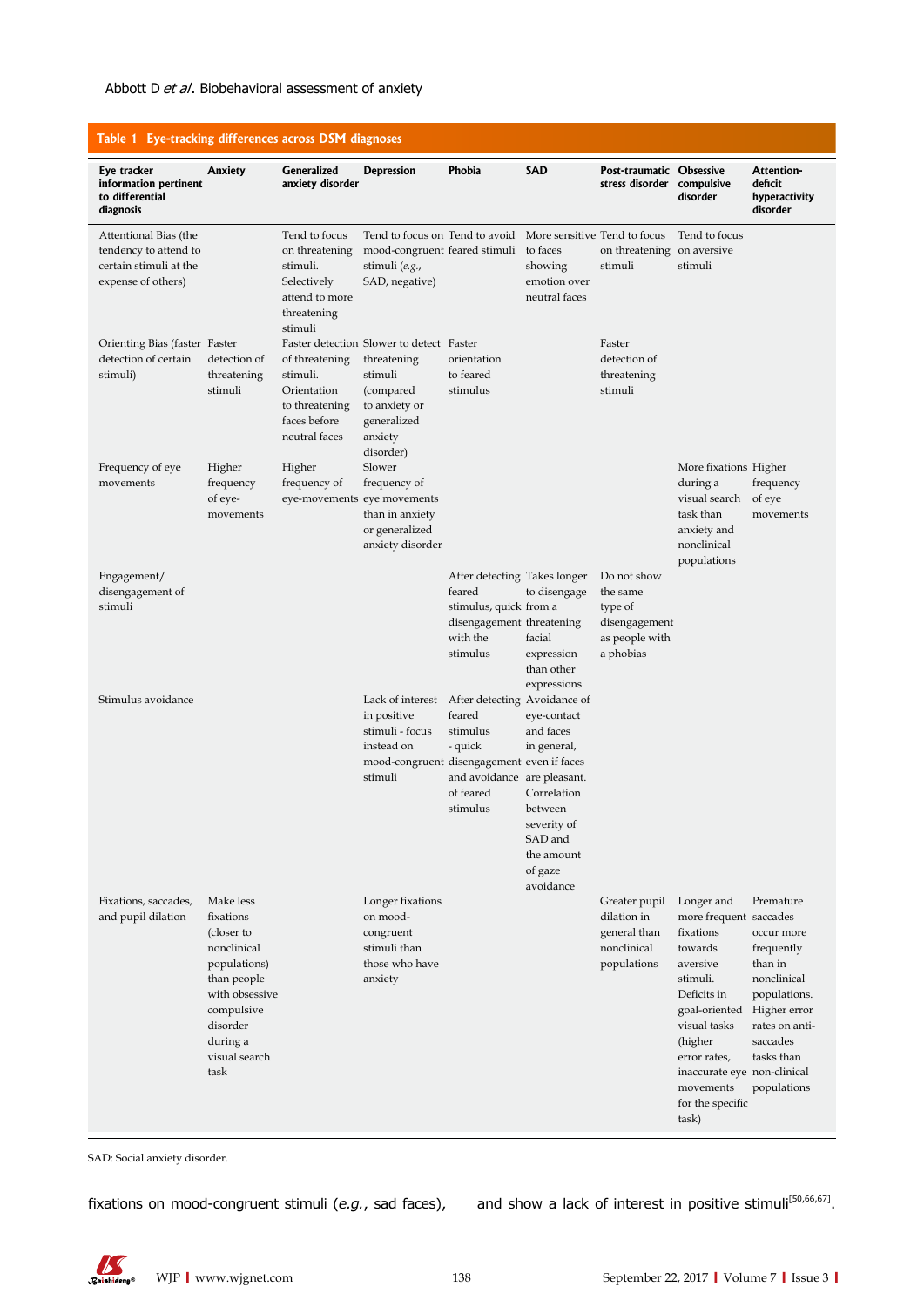Some researchers refer to these tendencies as the double attentional bias, increased attention to sad faces along with decreased attention to happy faces<sup>[68]</sup>. Clients with comorbid anxiety and depression pay attention to both types of stimuli<sup>[66,67]</sup>.

Phobics show specific orienting biases as well. People with phobias are faster at detecting their feared stimulus than normal populations<sup>[69]</sup>. Unlike in people with PTSD, people with phobias tend to disengage with the threatening stimulus and avoid looking at it. While this behavior can occur in people with other types of anxieties, it is most pronounced when an individual with a phobia is presented with the feared stimulus $[50]$ .

Gaze avoidance, or not looking at a stimulus, is easily measured with an eye-tracker, and is a physiological response that can consistently discriminate SAD from other disorders. Socially anxious individuals avoid making eye contact and looking at faces, whether a face is happy, negative (*e.g*., angry or sad), or neutral<sup>[70]</sup>. Despite this consistent avoidance, these individuals rate these smiling faces as pleasant. This discrepancy between self-reported information and biobehavioral observable reaction exemplifies the unfortunate difficulty experienced by clinicians relying on self-report.

People with SAD avoid eye contact when receiving feedback whether it is positive or negative, a behavior not seen in people with GAD, depression, or  $PD^{[71]}$ . Although people with SAD avoid eye contact, they are more sensitive to faces showing emotion than neutral faces, and take longer to disengage attention from threatening facial expressions, such as faces expressing disgust<sup>[72]</sup> and anger<sup>[73]</sup>. Additionally, there is a correlation between the severity of SAD and the amount of gaze avoidance, making it possible to determine a client' s level of social anxiety through eye-tracking tests $[63]$ .

Eye-tracking studies show that people suffering from PTSD orient faster to threatening stimuli and show greater pupil dilation than nonclinical populations<sup>[74]</sup>. People with PTSD show an attention bias towards trauma-related stimuli over general threatening stimuli, a bias not seen in healthy populations<sup>[74]</sup>. For example, one study showed that people with a PTSD diagnosis made more initial fixations to threatening words than people who had experienced a trauma but did not qualify for a PTSD diagnosis<sup>[51]</sup>. Pupil dilation differences in PTSD populations have also been reported, but more research is necessary for consistency. One study reported that people with severe symptoms of PTSD showed greater change in pupil dilation when viewing negative versus neutral images, followed by people with mild symptoms of PTSD, with nonclinical populations showing the least amount of change in pupil dilation<sup>[75]</sup>. Another study failed to replicate this result, and found that people with a clinical diagnosis of PTSD had greater pupil dilation when viewing both neutral and threatening images than people who had experienced trauma but did not have enough symptoms for a PTSD diagnosis. There were no differences in baseline pupil dilation

between groups, indicating higher levels of autonomic arousal in the PTSD group<sup>[51]</sup>, which can be measured using pupil dilation as a marker.

There are inconsistencies in the research on the type of attentional biases displayed by populations with PTSD. Three different types have been reported: Facilitated attention (attending to threatening stimulus first), delayed disengagement (difficulty disengaging from threatening stimulus), and/or attentional avoidance (avoiding the threatening stimulus after it has been detected)<sup>[76]</sup>. While some have found evidence for attentional avoidance, most studies have seen facilitated attention and delayed disengagement<sup>[75]</sup>. A likely reason for this divide is the different experimental methods used in the studies. The inconsistencies in the methodology, type of stimuli, and type of task performed by participants are a likely reason for this disparity. Eyetracking studies using similar methodologies have seen more consistent results $^{[74]}$ .

People with OCD have shown deficits in performance on goal-oriented visual tasks in eye-tracking studies, particularly higher error rates and inaccurate eye movements[77]. Populations with OCD also tend to make longer and more frequent fixations towards aversive stimuli, a finding that could help identify obsessiontype for clients<sup>[78]</sup>. Another eye-tracking study by Toffolo *et al*[79] found that participants with OCD searched for longer and made more fixations during a visual search task than either participants with anxiety or a control group, a finding that helps differentiate the diagnosis of OCD and other anxiety disorders with biobehavioral data.

ADHD and anxiety disorders can often look similar at first glance. This can lead to mistakes in diagnoses and inefficient treatment plans for clients. Some of the deficits experienced by ADHD sufferers can be seen using eye-tracking methods. Eye-tracking studies have consistently found that people with ADHD make premature saccades more frequently and have higher errors on anti-saccades tasks than normal populations[80,81]. These patterns reflect difficulties with inhibition, which is reciprocally related to impulsivity, and could be used to help avoid misdiagnosis.

Eye-tracking data have also demonstrated an impressive predictive ability. Several studies have found that difficulties disengaging visual attention predicts negative affect<sup>[82,83]</sup>. Difficulty disengaging visual attention, especially from negative stimuli, is characteristic of people suffering from depression or dysphoria<sup>[84-86]</sup>. Another study found that the eyemovements of anxious teenagers were more successful in predicting depression two years later than their own self-reported symptoms<sup>[82]</sup>. While additional research is needed, these promising findings on predictability show yet another potential component of eye-tracking methodology.

Eye-tracking research is beginning to shed light on new ways to differentiate diagnoses. However, there are contradictions in the literature that merit focused

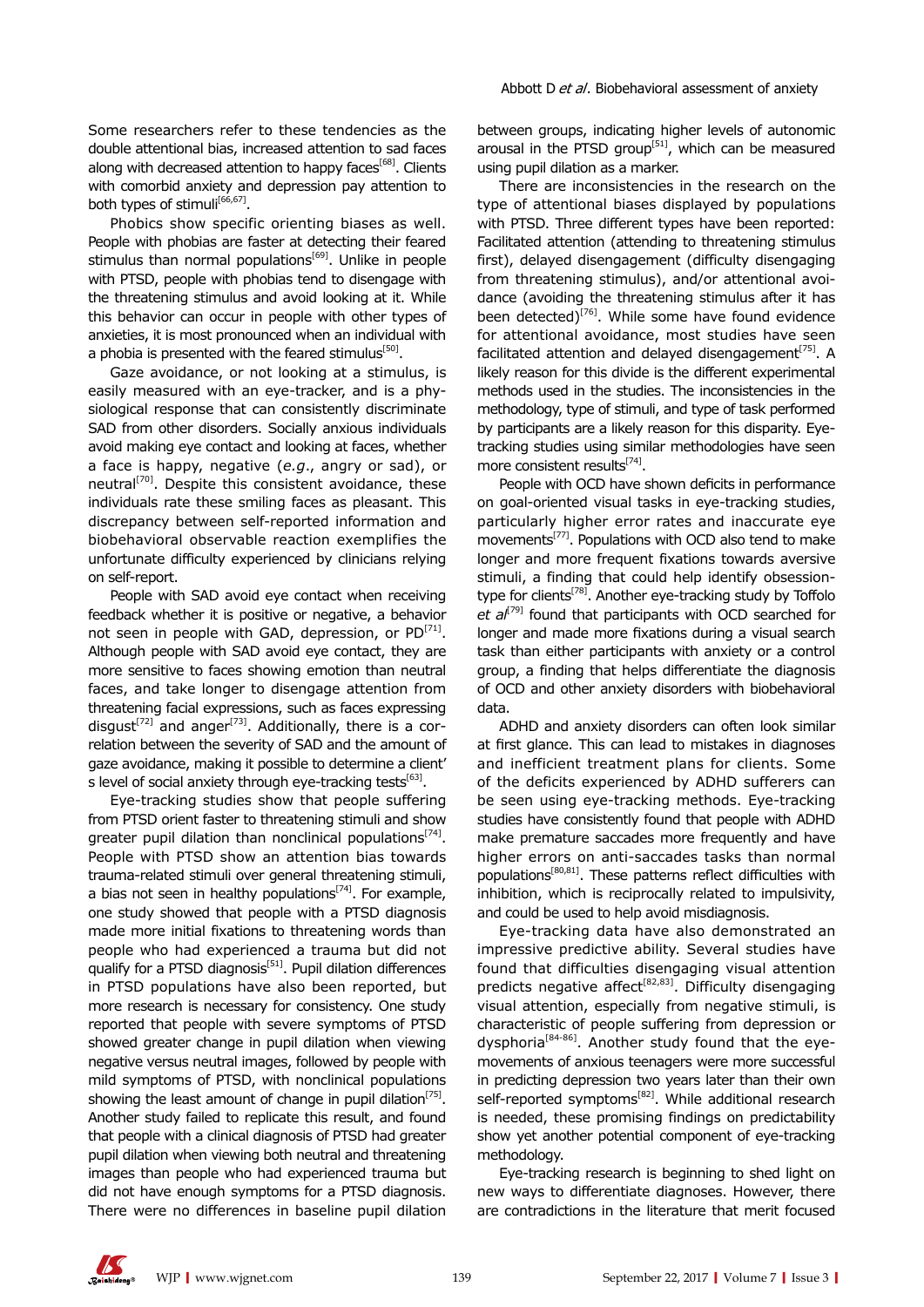attention and more research. For example, some studies have found that people with anxiety were slower in naming words related to their anxieties when compared to words that had nothing to do with their anxieties<sup>[59,87]</sup>. This contradicts the more common notion that people are faster at detecting stimuli related to their anxiety. Although these findings are contradicting, they still show that differences exist between participants with anxiety and healthy controls. It is necessary to conduct more research so that consistent findings can allow for the implementation of eye-tracking techniques in clinical settings.

## **HEART RATE VARIABILITY RESEARCH**

The autonomic nervous system (ANS) regulates adaptive behavioral and physiological responses to environmental stress. Individuals with mood and anxiety disorders exhibit dysfunctional ANS regulation. The heart is an ideal and widely measured organ for assessing the influence of the ANS[88], with heart rate variability (HRV) having been studied extensively. HRV is the variation of heart period over time, measured by ECG, and is a physiological indicator of cardiovascular health, predictor of mortality, and an important biomarker of psychological well-being<sup>[89]</sup>. There are several heart rate frequencies and each of them are influenced by different factors<sup>[90]</sup>. High-frequency HRV (HF-HRV) is associated with respiratory rhythm and it is regulated by parasympathetic neuroanatomical structures<sup>[91]</sup>. HF-HRV is reduced in participants with anxiety disorders compared to healthy controls $[92]$ .

Higher resting HF-HRV is associated with greater ability to regulate stress, attention, and emotional arousal<sup>[93,94]</sup>. Low levels of HF-HRV regulation indicate poor social and emotional regulation, and in some cases have been associated with psychiatric disorders<sup>[95]</sup>. For example, children with behavioral problems have lower HF-HRV, while children with reliable and stable HF-HRV display fewer behavioral problems, decreased negative affectivity, and better social skills<sup>[96]</sup>. Higher HF-HRV has also been correlated with greater affect expressivity $[97]$ . Outside of mental health, physical factors including cardiovascular risk<sup>[98]</sup>, diabetes, and obesity are related to low HF-HRV $^{[99]}$ .

The 12-lead electrocardiogram has been used for diagnosis of heart disease and cardiac screening measure for over 100 years<sup> $[100]$ </sup>. However, a smaller number of ECG leads are sufficient to gather the required information to guide clinical practice and decisions. Advances in wireless technology and mobile communications enables real-time ECG recording directly from smartphones and tablets without the need for ECG machines, cumbersome leads, or trained professionals. Currently, there are several small costfriendly devices that can record, monitor, and transmit ECG signals. These devices allow the possibility to record ECGs outside the laboratory in cost-efficient and timely manner. These mobile ECG work without electrodes attached to the skin and burdensome experimental demands on the participant.

The AliveCor (\$99) device consists of a bipolar electrode case that fits on a smartphone to record cardiac electrical activity and software to process the information from the single lead ECG. The QardioCore (\$449) is a wearable ECG strap that is worn below the chest. The QardioCore records ECG measurements and sends them directly to a user-friendly application for mobile devices. The Cronovo (\$150) is a smartwatch with the capability of recording ECG and translates the data in real time for the consumer. The Lief Smart Patch (\$229) is a device that is worn directly on the skin that is capable of continuously recording HRV and providing direct biofeedback relaxation exercises.

The AliveCor can record accurate baseline measurements and detect cardiac abnormalities<sup>[100]</sup>. Furthermore, participants preferred the mobile ECG devices to conventional 12 lead ECG because it less burdensome and allows data to be shared directly with their healthcare providers. Mobile ECG acquisition is more cost-friendly, faster, less burdensome, and allows clinicians to review data remotely. The mobile technologies make it easier to record ECG at any time and allows for clinical studies to be conducted on a new scale. It is now possible to collect ECG data from individuals from several different countries and populations quickly and cheaply. However, some of the devices are unable to continuously record ECG data, but those devices would dovetail nicely with ecological momentary assessment studies and provide an objective measurement along with self-report. Several of these devices have not been fully vetted by empirical studies. Therefore, future research is necessary to support the usage of these devices for diagnostic assessment and treatment outcome.

The wearable health and fitness device market is growing; it is estimated that 19 million people will be wearing this technology in the next 5 years $[101]$ . In October 2014, the FDA approved the use of smartphone ECG, before devices were restricted to heart rate and activity monitoring. Future technological advancements in wearable health monitoring will more than likely include continuous ECG recording.

#### *Clinical applications of measuring HRV*

Coupling mobile HRV with biofeedback is an effective treatment for anxiety disorders<sup>[102,103]</sup>. HRV biofeedback reduces autonomic hyperactivity and helps the individual learn how to regulate homeostatic mechanisms. HRV biofeedback promotes relaxation and increases vagal  $\alpha$ ctivity<sup>[104]</sup>. Mobile biofeedback devices are beneficial because they provide patients with an objective measure of their physiology, rather than only relying on subjective self-report.

In the anxiety related disorders there are symptoms that denote the involvement of the ANS<sup>[105]</sup>. These include rapid breathing, suppressed digestive processing, pupil dilation, endorphin release, heart palpitations, and reflex acceleration<sup>[104,106]</sup>. These

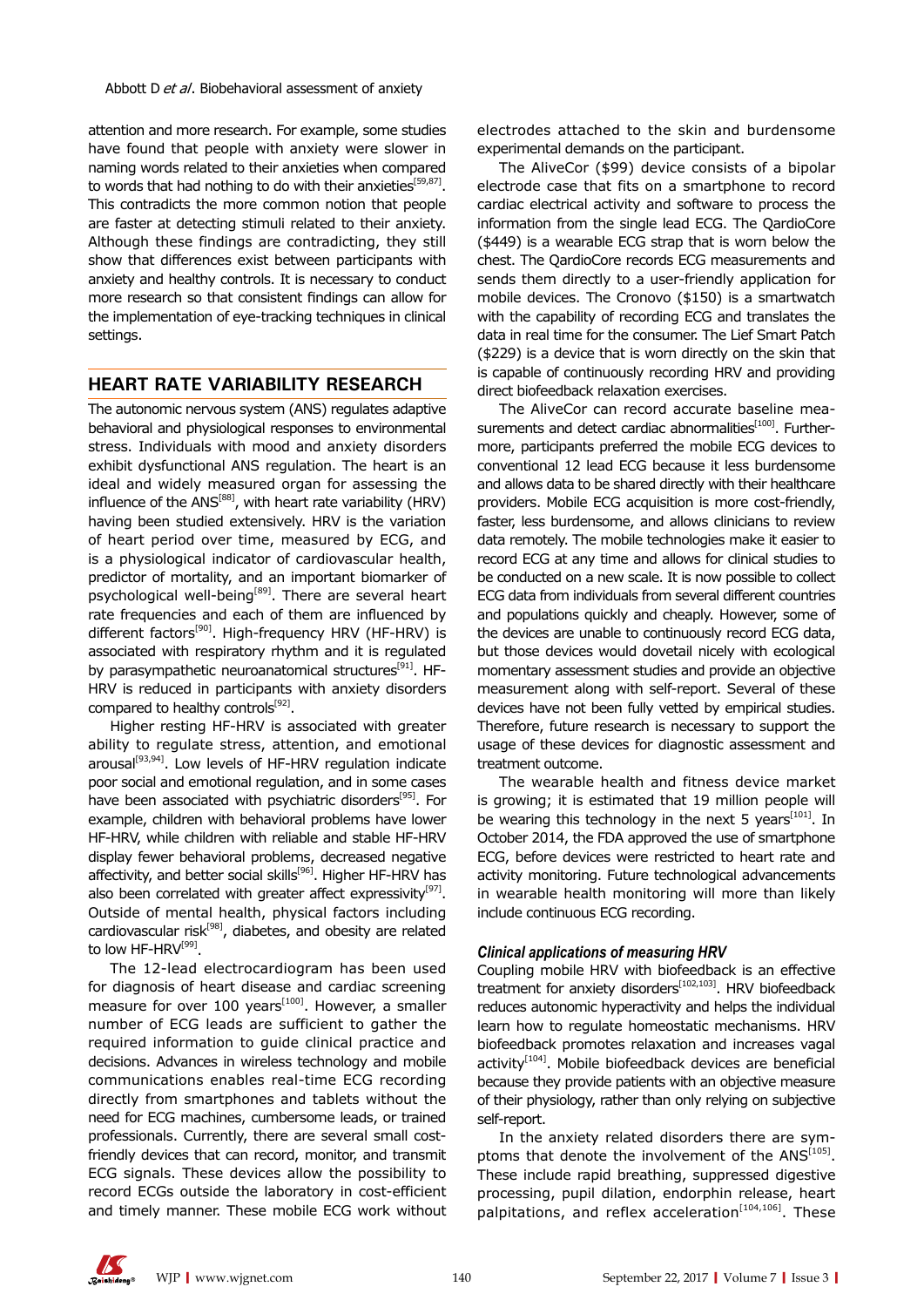physiological responses prepare the body for action and are adaptive responses when real danger is present, but this response system is maladaptive when no actual danger is present, as often occurs in the anxiety disorders<sup>[106]</sup>. Individuals with clinical levels of anxiety exhibit less suppression of  $HF-HRV^{[107]}$ . Poor HF-HRV regulation in adults has also been associated with greater social anxiety<sup>[108]</sup>. The close link between HF-HRV and anxiety disorders has been examined in  $PD^{[109,110]}$ , in GAD<sup>[111,112]</sup>, SAD<sup>[110]</sup>, and PTSD<sup>[113]</sup>.

The subjective experience of SAD is extremely distressing, as are the physiological sensations associated with the disorder (*e.g.*, palpitations, sweating, tremors, muscle tension, blushing, diarrhea, gastrointestinal discomfort). SAD is characterized by social avoidance and disengagement, which are associated with dysfunctional autonomic processes. These dysfunctional autonomic processes are exhibited through social inhibition, emotional dysregulation, and fear. Individuals with SAD exhibit diminished HRV during baseline measures compared to healthy controls $[114]$ .

GAD is associated with physical symptoms of restlessness, fatigue, difficulty concentrating, irritability, muscle tension, and sleep disturbance $[1]$ . Individuals with anxiety disorders such as GAD, do not show typical cardiac vagal activity in response to threat. Individuals with GAD display a reduction in HRV through a lack of autonomic reactivity $[115]$ . Individuals with GAD have high stable heart rate and low HRV<sup>[88]</sup>. Empirical studies find that worry suppresses HF-HRV in non-anxious controls[116]. Worrisome thinking before exposure to imagery inhibits cardiovascular activity $[117]$ . Inducing worry suppresses HF-HRV in both non-anxious and anxious individuals $^{[118]}$ .

There is some variability among the anxiety disorders in physiological response. For PD there is some degree of fight-flight behavioral and physiological reaction. Individuals with PD exhibit reduced HRV<sup>[119,120]</sup> and dysregulated respiratory system $^{[115-116]}$ , which suggests dysfunctional vagal activation and hyperactive sympathetic processes during challenging situations $[105]$ . Conversely, during non-challenging situations individuals with PD exhibit increased vagal withdrawal and hyperactive parasympathetic activation $[120]$ . Several studies have found conflicting results between individuals with PD and healthy controls on  $HRV^{[105,121]}$ . The incongruent findings may be due these studies having different methodological approaches and forms of analysis than other. Nonlinear dynamical theory may provide additional insight into the nonlinear relationship between heart rate variability and psychopathology<sup>[121]</sup>.

Specific phobias are characterized by increased heart rate and skin conductance when the individuals with the disorder are confronted with the fear object<sup>[122]</sup>. Increased arousal is common among the specific phobias, while blood-injection-injury phobias have a unique physiological response that includes fainting. Individuals with dental phobia when exposed to phobia similar stimuli exhibit decreased HRV<sup>[123]</sup>.

Individuals with OCD are characterized by intrusive thoughts and irresistible urges to perform ritualized behavior. When individuals attempt to control these thoughts or behaviors, autonomic nervous system (ANS) activity increases. HRV has not been extensively studied in OCD and the few studies that have been performed have produced conflicting results. Some studies found increased levels of heart rate and skin conductance $[124]$ , while other found no justifiable differences between controls<sup>[125,126]</sup>. Using spectral analysis Slapp *et al*<sup>[105]</sup> found no differences between individuals with OCD and healthy controls on resting HRV. However, this study reported null findings on HRV between PD and healthy controls, which contradicts the established literature. Pittig *et al*<sup>[112]</sup> found that individuals with OCD exhibited diminished HRV during experimental tasks. These results need to be interpreted with caution because of a small sample size and the researchers did not account for the effects of medication. It is evident from the dearth of research on OCD and HRV that more work needs to be done to examine this relationship.

Physiological reactivity to reminders of a traumatic event is a characteristic feature of PTSD<sup>[89]</sup>. PTSD populations have an average heart rate resting rate approximately five beats per minute faster than control groups<sup>[127]</sup>. Higher resting heart rate and greater heart rate activity to trauma cues in individuals with PTSD have been explained as over activation of the ANS<sup>[89,128]</sup>. The inability to regulate levels of arousal and distress is central to  $PTSD^{[129]}$ . The psychophysiological symptoms of PTSD include hyperarousal (*e.g.*, excessive startle reflex, hypervigilance) and exaggerated reactions to trauma cues, which indicate a dysfunctional physiological stress system in individuals with  $PTSD^{[130]}$ .

The role of cardiac activity in the ANS has been extensively studied in trauma research<sup>[131,132]</sup>. Abnormalities in heart rate to trauma related a stimulus has been exhibited in a plethora of PTSD samples $[89,113,130]$ . Individuals with PTSD exhibit elevated tonic cardiovascular activity<sup>[113,127]</sup> and excessive heart rate reactivity to trauma reminders $^{[113,128]}$ . In contrast, some traumaexposed individuals respond with a reduced basal HR (hypoarousal) or even dissociation when confronted with trauma cues<sup>[133]</sup>. Individuals with PTSD compared to trauma-exposed individuals without PTSD exhibited amplified heart rate, attenuated respiration, and decreased HF-HRV<sup>[134]</sup>. These differences are exaggerated when individuals are exposed to trauma-specific stimuli. Individuals with PTSD tend to remain physiologically aroused and fail to return to baseline levels $^{[113]}$ .

In summary, the majority of anxiety disorders exhibit significantly reduced HF-HRV than healthy controls during baseline measurement $[112]$ . Individuals with PD demonstrate the strongest differences between healthy controls on HRV<sup>[109,112]</sup>. Individuals with GAD and SAD exhibit smaller effect sizes and exhibit less diminished HRV. Meta-analysis revealed significantly reduced HRV in individuals with PTSD, GAD, PD, SAD, and Specific Phobias compared to healthy controls<sup>[91]</sup>. Therefore,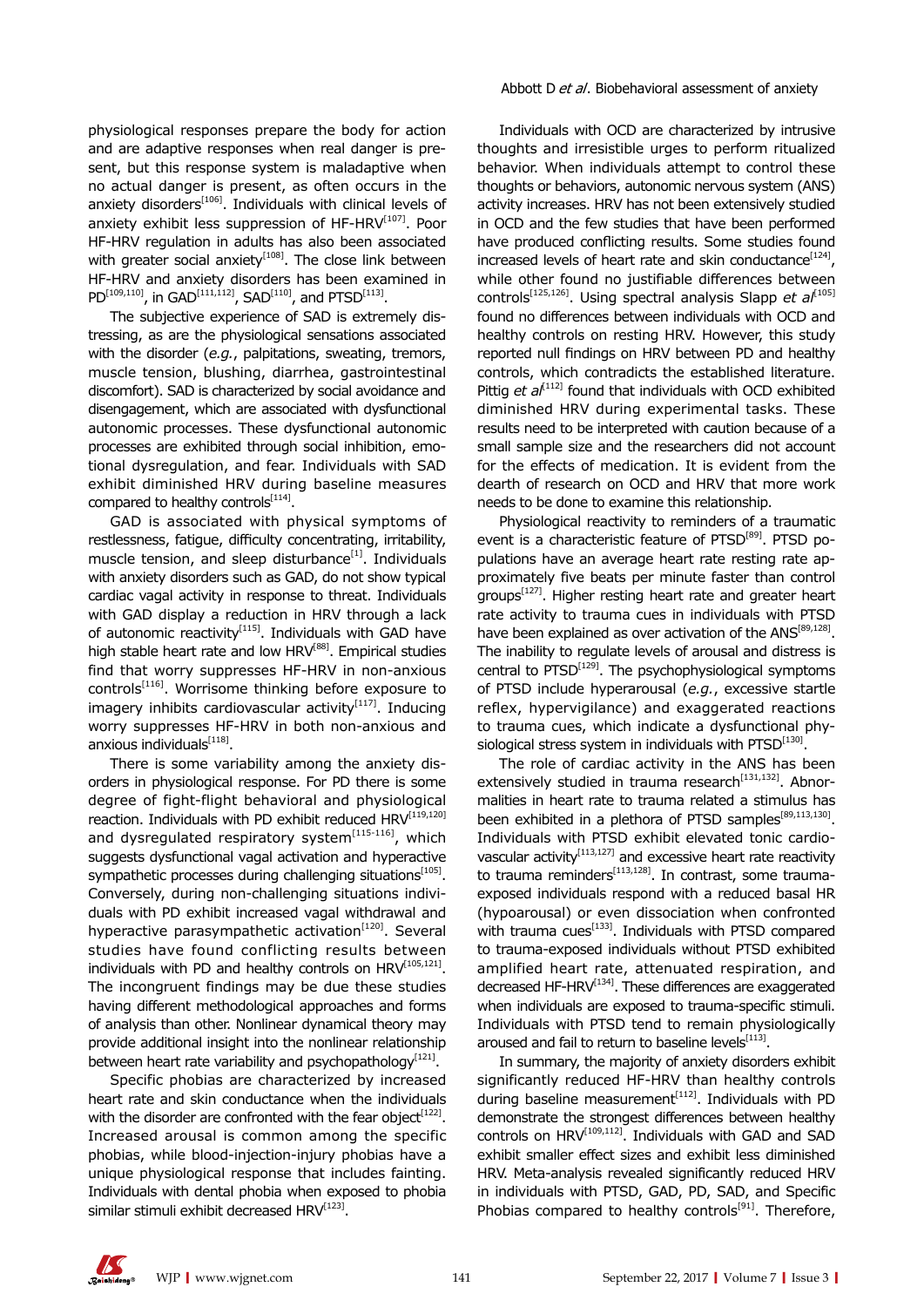the anxiety related disorders exhibit unique biomarkers of psychopathology that are useful for diagnostic assessment, particularly differentiating from those without anxiety disorders. Additionally, HRV can be used effectively to objectively track treatment outcome for the anxiety-related disorders.

Heart rate variability has been extensively studied and validated as a biomarker of the anxiety related disorders<sup>[135]</sup>. HF-HRV is a change-sensitive marker that parallels positive effects of treatment, with increases in HF-HRV following treatment for depression<sup>[136]</sup>. Successful completion of cognitive behavioral therapy reduces psychophysiological activity in PTSD<sup>[128,137]</sup>, PD<sup>[138,139]</sup>,  $OCD^{[140]}$ , GAD<sup>[103]</sup>, SAD<sup>[141]</sup>, and specific phobias<sup>[142]</sup>. Therefore, HF-HRV is a potential biomarker of treatment efficacy for the anxiety related disorders $[135]$ . However, more research is needed to examine the efficacy of psychotherapy on HRV. Heart rate has been established as a biomarker of the efficacy of CBT on PTSD<sup>[128,135,137]</sup>. Therefore, future research should examine the efficacy of CBT on the other anxiety disorders and if HRV can be considered a potential biomarker of treatment outcome.

#### **DISCUSSION**

Making accurate mental health diagnoses is not an easy task, especially when clinicians must rely primarily on client self-report, which can be inaccurate or misleading. Many disorders have similar symptomatology, and it can be difficult to untangle the many components to make an accurate diagnosis. Additionally, the DSM-5's categorical system can lead clinicians to make multiple diagnoses when there may be only one underlying condition responsible for the client's symptoms. While many clinicians have advocated for a dimensional model to solve these entanglements, the categorical model remains as the standard in the field. A promising solution to this quagmire would be to use biobehavioral assessments in clinical settings. The ample amount of research on heart rate variability and eye-tracking methodologies make it evident that these two measures are valuable for obtaining physiological data that is indicative of different aspects of mental health. These methods provide accurate and unbiased data (as opposed to self-report) that are useful in discriminating between disorders for diagnosis or evaluating treatment efficacy.

The multiple biomarkers that eye-trackers record provide abundant amounts of valuable data that can be used to differentially diagnose many anxietyrelated disorders<sup>[57,58,71]</sup>. ECG technology can provide clinicians with a clear visual of treatment efficacy for the anxiety related disorders $[135]$ . Integrating these biobehavioral devices into assessment will allow clinicians to make use of recent technological advancements in psychophysiology, years of research in biobehavioral markers, and assist clinicians in overcoming issues with self-report and human information processing errors. Using these methods could help psychological

assessment overcome the systemic flaws that have been endemic to psychological assessment and bring the system of psychological diagnosis out of the  $20<sup>th</sup>$  century.

Imagine a common scenario, a mother brings her fidgety son, Jimmy, to her family doctor stating that he isn't doing well in school and seems distracted. She asks the physician for medication to help. Instead of the doctor asking a few hypothesis-congruent questions and prescribing ADHD medication, the physician instead asks Jimmy to put a watch on his wrist and look at a few pictures on the computer screen. A few minutes later, the doctor informs Jimmy's mom that it appears Jimmy has high levels of anxiety and is atrisk for future depression. The doctor subsequently refers Jimmy to a nearby mental health professional, who takes a closer look at the information and can see what types of attentional biases Jimmy exhibited during the assessment. Based upon this information, she can look more closely at the disorders Jimmy is most likely to have. The mental health practitioner also has information that can help her develop an accurate case formulation and determine which treatment is most likely to be effective. She also has established baseline anxiety levels that can be compared with later assessments to determine the efficacy of her treatment. This swift and objective assessment tool has the added benefit of fostering clear communication between medical professionals and mental health practitioners.

To make this vignette possible, several steps must be taken in this direction. While biobehavioral measures are becoming more prevalent, more research is needed to use these measures as resources for clinical settings. For instance, some of the research has yielded different results when analyzing the same constructs<sup>[51,64,75,121]</sup>. One potential reason for some of the incongruent results on these studies is that each study utilized its own stimuli and methodological practices<sup>[64]</sup>. To implement the use of these devices in a clinical setting, a standardized set of stimuli and methodology must be developed and validated. To do so, large scale studies with diverse populations comprised of clinical and healthy participants are needed. This requires funding and cooperative research relationships on a large scale. To this end, we exhort institutions to secure grants and other funding for this imperative research. Likewise, the United States Food and Drug Association (FDA) and European Medicines Agency (EMA) could encourage pharmaceutical and digital therapeutic companies to include biobehavioral measures as outcome measures when they file investigational new drug (IND) clinical plans. This could provide a more thorough picture of a treatment's efficacy and help standardize the use of biobehavioral measures in research and clinical practice.

Once a standardized set of stimuli and methodology are developed, new software would need to be developed to easily analyze the data for clinical use. It would be unrealistic to expect any general practitioner or master's level clinician considering a treatment path to painstakingly statistically analyze all the data involved

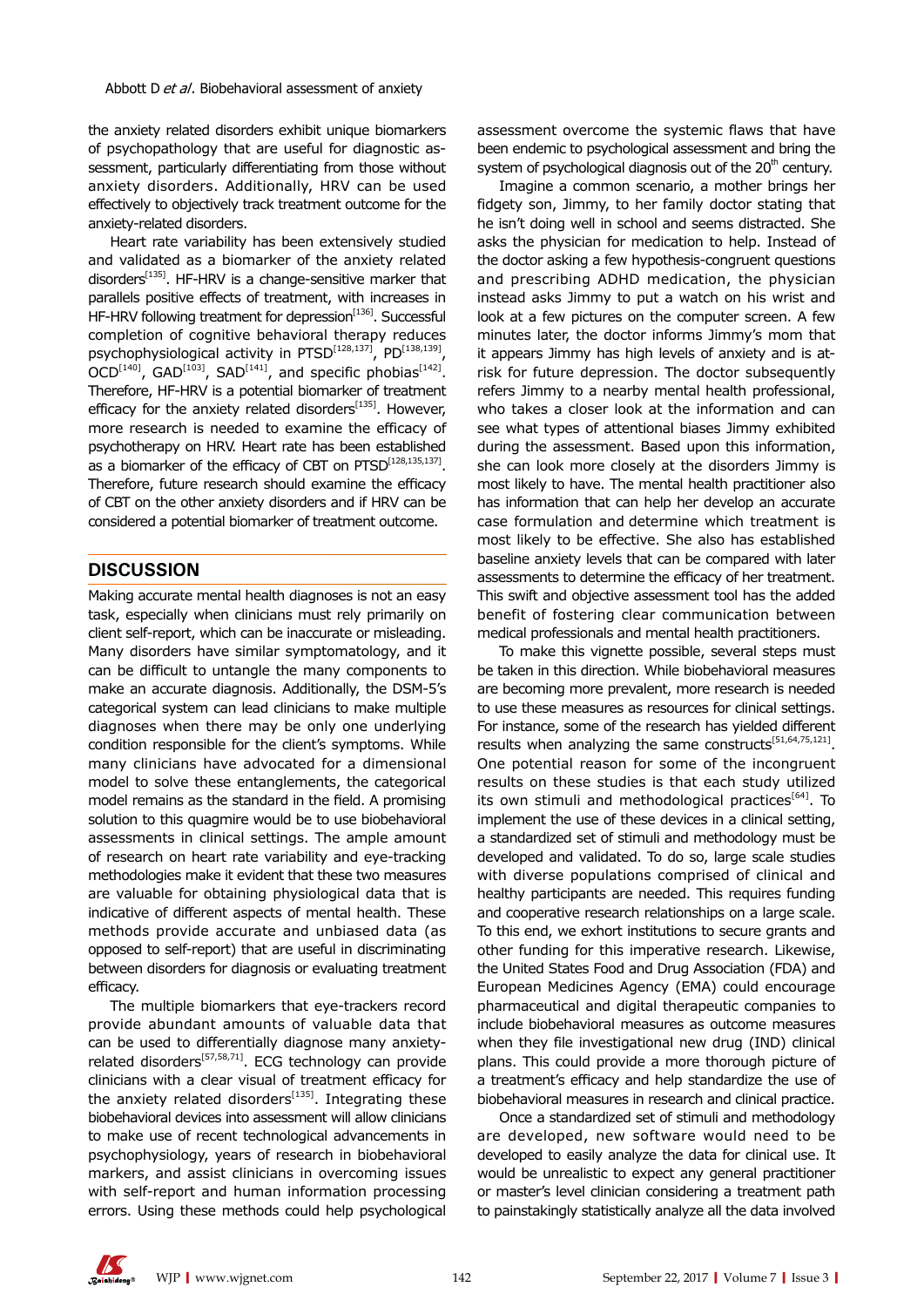in these forms of assessment. A software program with the ability to print out easily discernible raw and standard scores would allow ECG and eye-tracker data to be interpreted in a similar manner to blood sugar readings or IQ test results.

There are several obstacles and opportunities for clinical psychology as a science and as a practice. Making these tools standard practice will be difficult, but it is possible and could resolve many of the issues currently plaguing clinical psychology. The fields of psychology and psychiatry can be serving people with anxiety disorders more efficiently and effectively, but a paradigm shift will need to occur. It would be best that as a discipline we can keep up with emerging technology instead of waiting for the current paradigm to be replaced by a better one<sup>[143]</sup>. The process of implementing a difficult paradigm shift to incorporate the fruit of years of empirical research and technological advancement is well worth the discomfort of change and the inconvenience of validating and learning a new system of assessment.

In conclusion, many of the most troubling issues of the current system of mental health diagnosis and assessment would be greatly ameliorated by developing and utilizing a standard, objective, dimensional system through the use of eye trackers and electrocardiograms. Successfully changing the diagnostic system to include this new standard can be assisted by the concerted efforts of researchers, grant providers, government agencies, and clinicians. The benefits of including biobehavioral measures in mental health assessment far outweigh the effort it will take to make it a standard practice.

#### **REFERENCES**

- 1 **American Psychiatric Association**. Diagnostic and statistical manual of mental disorders. 5th ed. Arlington, VA: American Psychiatric Pub, 2013
- 2 **Craske MG**, Rauch SL, Ursano R, Prenoveau J, Pine DS, Zinbarg RE. What is an anxiety disorder? *Depress Anxiety* 2009; **26**: 1066-1085 [PMID: 19957279 DOI: 10.1002/da.20633]
- 3 **Bjelland I**, Lie SA, Dahl AA, Mykletun A, Stordal E, Kraemer HC. A dimensional versus a categorical approach to diagnosis: anxiety and depression in the HUNT 2 study. *Int J Methods Psychiatr Res* 2009; **18**: 128-137 [PMID: 19507162 DOI: 10.1002/mpr.284]
- 4 **Toft T**, Fink P, Oernboel E, Christensen K, Frostholm L, Olesen F. Mental disorders in primary care: prevalence and co-morbidity among disorders. results from the functional illness in primary care (FIP) study. *Psychol Med* 2005; **35**: 1175-1184 [PMID: 16116943 DOI: 10.1017/S0033291705004459]
- 5 **Zbozinek TD**, Rose RD, Wolitzky-Taylor KB, Sherbourne C, Sullivan G, Stein MB, Roy-Byrne PP, Craske MG. Diagnostic overlap of generalized anxiety disorder and major depressive disorder in a primary care sample. *Depress Anxiety* 2012; **29**: 1065-1071 [PMID: 23184657 DOI: 10.1002/da.22026]
- 6 **Widiger TA**, Samuel DB. Diagnostic categories or dimensions? A question for the Diagnostic And Statistical Manual Of Mental Disorders--fifth edition. *J Abnorm Psychol* 2005; **114**: 494-504 [PMID: 16351373 DOI: 10.1037/0021-843x.114.4.494]
- 7 **Kroenke K**, Spitzer RL, Williams JB, Monahan PO, Löwe B. Anxiety disorders in primary care: prevalence, impairment, comorbidity, and detection. *Ann Intern Med* 2007; **146**: 317-325 [PMID: 17339617

DOI: 10.7326/0003-4819-146-5-200703060-00004]

- 8 **Kornstein SG**, Schneider RK. Clinical features of treatment-resistant depression. *J Clin Psychiatry* 2001; **62** Suppl 16: 18-25 [PMID: 11480880]
- 9 **Bruce SE**, Yonkers KA, Otto MW, Eisen JL, Weisberg RB, Pagano M, Shea MT, Keller MB. Influence of psychiatric comorbidity on recovery and recurrence in generalized anxiety disorder, social phobia, and panic disorder: a 12-year prospective study. *Am J Psychiatry* 2005; **162**: 1179-1187 [PMID: 15930067 DOI: 10.1176/appi.ajp.162.6.1179]
- 10 **Lebeau RT**, Glenn DE, Hanover LN, Beesdo-Baum K, Wittchen HU, Craske MG. A dimensional approach to measuring anxiety for DSM-5. *Int J Methods Psychiatr Res* 2012; **21**: 258-272 [PMID: 23148016 DOI: 10.1002/mpr.1369]
- 11 **Knappe S**, Klotsche J, Strobel A, Lebeau RT, Craske MG, Wittchen HU, Beesdo-Baum K. Dimensional anxiety scales for DSM-5: sensitivity to clinical severity. *Eur Psychiatry* 2013; **28**: 448-456 [PMID: 23541345 DOI: 10.1016/j.eurpsy.2013.02.001]
- 12 **Helzer JE**, Kraemer HC, Krueger RF. The feasibility and need for dimensional psychiatric diagnoses. *Psychol Med* 2006; **36**: 1671-1680 [PMID: 16907995 DOI: 10.1017/s003329170600821x]
- 13 **Carragher N**, Krueger RF, Eaton NR, Slade T. Disorders without borders: current and future directions in the meta-structure of mental disorders. *Soc Psychiatry Psychiatr Epidemiol* 2015; **50**: 339-350 [PMID: 25557024 DOI: 10.1007/s00127-014-1004-z]
- 14 **Uher R**, Perlis RH, Placentino A, Dernovšek MZ, Henigsberg N, Mors O, Maier W, McGuffin P, Farmer A. Self-report and clinicianrated measures of depression severity: can one replace the other? *Depress Anxiety* 2012; **29**: 1043-1049 [PMID: 22933451 DOI: 10.1002/da.21993]
- **Blanchard M**, Farber, BA. Lying in psychotherapy: Why and what clients don't tell their therapist about therapy and their relationship. *Counsell Psychol Q* 2016; **29**: 90-112 [DOI: 10.1080/09515070.2015. 1085365]
- 16 **Prince SA**, Adamo KB, Hamel ME, Hardt J, Connor Gorber S, Tremblay M. A comparison of direct versus self-report measures for assessing physical activity in adults: a systematic review. *Int J Behav Nutr Phys Act* 2008; **5**: 56 [PMID: 18990237 DOI: 10.1186/1479-5868-5-56]
- 17 **Garb HN**. Studying the clinician: Judgment research and psychological assessment. Washington, DC, US: American Psychological Association, 1998
- 18 **Blalock SJ**, Devellis BM. Stereotyping: the link between theory and practice. *Patient Educ Couns* 1986; **8**: 17-25 [PMID: 10276474]
- 19 **Turk P**, Salovey DC. Clinical Judgment and Decision-Making. In Snyder CR, Donelson RF. Handbook of social and clinical psychology: The health perspective. New York: Pergamon Press, 1991: 416-437
- 20 **Garb HN**. Cognitive and social factors influencing clinical judgment in psychiatric practice. *World Psychiatry* 2013; **12**: 108-110 [PMID: 23737410 DOI: 10.1002/wps.20045]
- 21 **Loring M**, Powell B. Gender, race, and DSM-III: a study of the objectivity of psychiatric diagnostic behavior. *J Health Soc Behav* 1988; **29**: 1-22 [PMID: 3367027 DOI: 10.2307/2137177]
- 22 **Garb HN**. Clinical judgment and decision making. *Annu Rev Clin Psychol* 2005; **1**: 67-89 [PMID: 17716082]
- 23 **Spengler PM**, Pilipis LA. A comprehensive meta-reanalysis of the robustness of the experience-accuracy effect in clinical judgment. *J Couns Psychol* 2015; **62**: 360-378 [PMID: 25798873 DOI: 10.1037/ cou0000065]
- 24 **Miller DJ**, Spengler ES, Spengler PM. A meta-analysis of confidence and judgment accuracy in clinical decision making. *J Couns Psychol* 2015; **62**: 553-567 [PMID: 26280710 DOI: 10.1037/cou0000105]
- 25 **Mendel R**, Traut-Mattausch E, Jonas E, Leucht S, Kane JM, Maino K, Kissling W, Hamann J. Confirmation bias: why psychiatrists stick to wrong preliminary diagnoses. *Psychol Med* 2011; **41**: 2651-2659 [PMID: 21733217 DOI: 10.1017/S0033291711000808]
- 26 **Carlsson J**. The developing practitioner: Growth and stagnation of therapists and counselors. *Psychotherapy Research* 2015; **26**: 258-259 [DOI: 10.1080/10503307.2015.1026424]
- 27 **Andrews G**, Hobbs MJ, Borkovec TD, Beesdo K, Craske MG,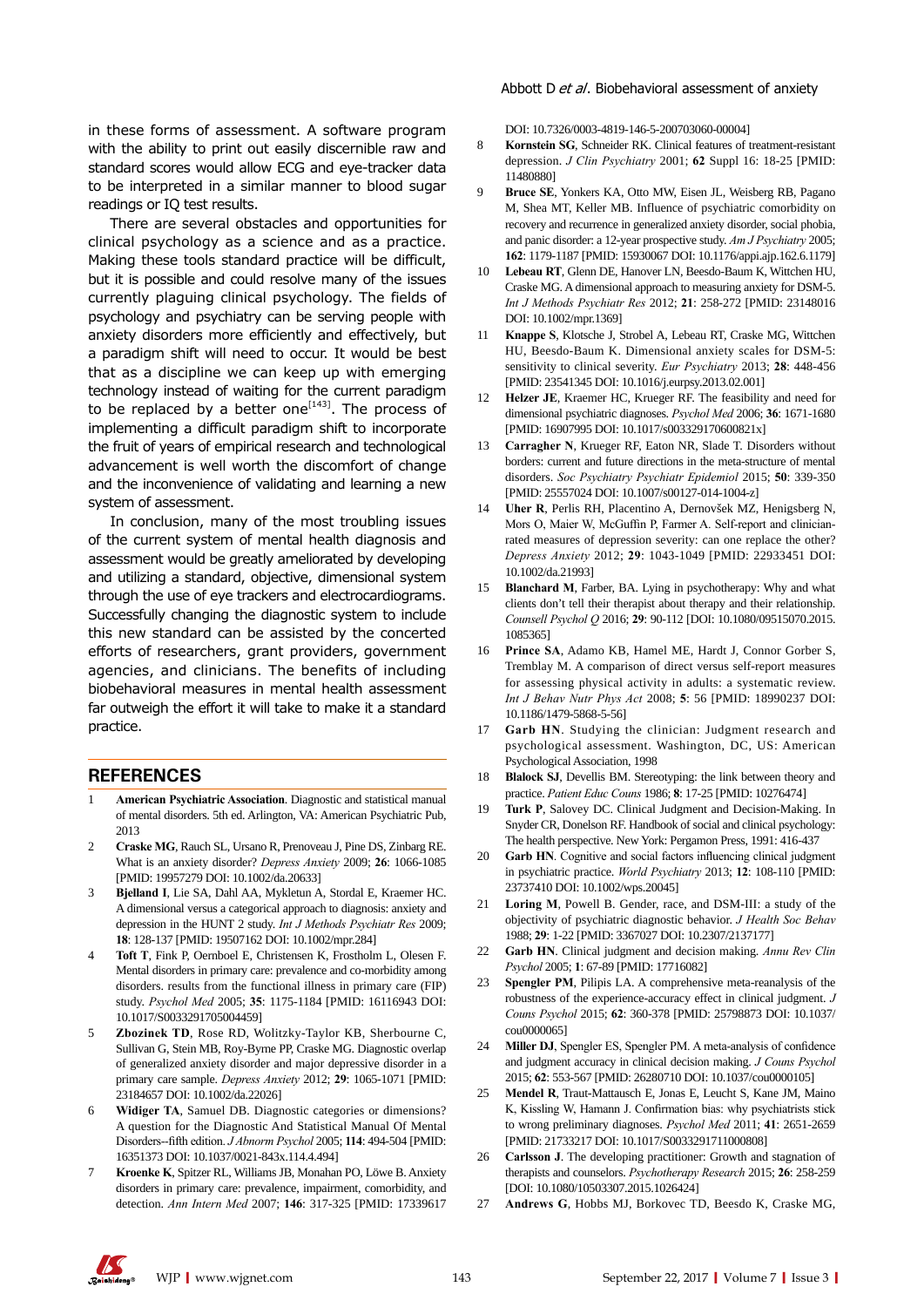Heimberg RG, Rapee RM, Ruscio AM, Stanley MA. Generalized worry disorder: a review of DSM-IV generalized anxiety disorder and options for DSM-V. *Depress Anxiety* 2010; **27**: 134-147 [PMID: 20058241 DOI: 10.1002/da.20658]

- 28 **Bögels SM**, Alden L, Beidel DC, Clark LA, Pine DS, Stein MB, Voncken M. Social anxiety disorder: questions and answers for the DSM-V. *Depress Anxiety* 2010; **27**: 168-189 [PMID: 20143427 DOI: 10.1002/da.20670]
- 29 **Combs H**, Markman J. Anxiety disorders in primary care. *Med Clin North Am* 2014; **98**: 1007-1023 [PMID: 25134870 DOI: 10.1016/ j.mcna.2014.06.003]
- 30 **Andersen BL**, Kiecolt-Glaser JK, Glaser R. A biobehavioral model of cancer stress and disease course. *Am Psychol* 1994; **49**: 389-404 [PMID: 8024167 DOI: 10.1037/10338-001]
- 31 **Herbert TB**, Cohen S. Depression and immunity: a meta-analytic review. *Psychol Bull* 1993; **113**: 472-486 [PMID: 8316610 DOI: 10.1037/0033-2909.113.3.472]
- 32 **Baum A**, Posluszny DM. Health psychology: mapping biobehavioral contributions to health and illness. *Annu Rev Psychol* 1999; **50**: 137-163 [PMID: 10074676 DOI: 10.1146/annurev.psych.50.1.137]
- 33 **Gatchel RJ**. Comorbidity of chronic pain and mental health disorders: the biopsychosocial perspective. *Am Psychol* 2004; **59**: 795-805 [PMID: 15554853 DOI: 10.1037/0003-066x.59.8.795]
- 34 **Bradley MM**, Miccoli L, Escrig MA, Lang PJ. The pupil as a measure of emotional arousal and autonomic activation. *Psychophysiology* 2008; **45**: 602-607 [PMID: 18282202 DOI: 10.1111/j.1469-8986.2008.00654.x]
- Watson D. Rethinking the mood and anxiety disorders: a quantitative hierarchical model for DSM-V. *J Abnorm Psychol* 2005; **114**: 522-536 [PMID: 16351375 DOI: 10.1037/0021-843x.114.4.52]
- 36 **Lack CW**. Anxiety disorders: An introduction. Onus Books, 2013. Available from: URL: https://www.researchgate.net/publication/ 283068557\_Anxiety\_Disorders\_An\_Introduction
- 37 **Newman MG**, Borkovec TD. Cognitive behavioral therapy for worry and generalized anxiety disorder. Simos G. Cognitive behaviour therapy: a guide for the practicing clinician. UK: Psychology Press, 2002: 150-172
- 38 **Rapee RM**, Lim L. Discrepancy between self- and observer ratings of performance in social phobics. *J Abnorm Psychol* 1992; **101**: 728-731 [PMID: 1430614]
- 39 **Lack CW**. Obsessive-Compulsive Disorder: Etiology, Phenomenology, and Treatment. Onus Books, 2015. Available from: URL: https://www.researchgate.net/publication/283068569\_Obsessive-Compulsive\_Disorder\_Etiology\_Phenomenology\_and\_Treatment
- 40 **McKay D**, Abramowitz JS, Calamari JE, Kyrios M, Radomsky A, Sookman D, Taylor S, Wilhelm S. A critical evaluation of obsessivecompulsive disorder subtypes: symptoms versus mechanisms. *Clin Psychol Rev* 2004; **24**: 283-313 [PMID: 15245833 DOI: 10.1016/ j.cpr.2004.04.003]
- 41 **Abramowitz JS**, Deacon BJ, Olatunji BO, Wheaton MG, Berman NC, Losardo D, Timpano KR, McGrath PB, Riemann BC, Adams T, Björgvinsson T, Storch EA, Hale LR. Assessment of obsessivecompulsive symptom dimensions: development and evaluation of the Dimensional Obsessive-Compulsive Scale. *Psychol Assess* 2010; **22**: 180-198 [PMID: 20230164 DOI: 10.1037/a0018260]
- Hettema JM. The nosologic relationship between generalized anxiety disorder and major depression. *Depress Anxiety* 2008; **25**: 300-316 [PMID: 18412057 DOI: 10.1002/da.20491]
- 43 **Kessler RC**, Adler L, Barkley R, Biederman J, Conners CK, Demler O, Faraone SV, Greenhill LL, Howes MJ, Secnik K, Spencer T, Ustun TB, Walters EE, Zaslavsky AM. The prevalence and correlates of adult ADHD in the United States: results from the National Comorbidity Survey Replication. *Am J Psychiatry* 2006; **163**: 716-723 [PMID: 16585449 DOI: 10.1176/appi.ajp.163.4.716]
- Alexander SJ, Harrison AG. Cognitive responses to stress, depression, and anxiety and their relationship to ADHD symptoms in first year psychology students. *J Atten Disord* 2013; **17**: 29-37 [PMID: 21825110 DOI: 10.1177/1087054711413071]
- 45 **Komogortsev OV**, Karpov A. Automated classification and scoring of smooth pursuit eye movements in the presence of fixations and

saccades. *Behav Res Methods* 2013; **45**: 203-215 [PMID: 22806708 DOI: 10.3758/s13428-012-0234-9]

- 46 **Grace PM**, Stanford T, Gentgall M, Rolan PE. Utility of saccadic eye movement analysis as an objective biomarker to detect the sedative interaction between opioids and sleep deprivation in opioid-naive and opioid-tolerant populations. *J Psychopharmacol* 2010; **24**: 1631-1640 [PMID: 20142307 DOI: 10.1177/0269881109352704]
- 47 **Declerck CH**, De Brabander B, Boone C. Spontaneous Eye Blink Rates vary according to individual differences in generalized control perception. *Percept Mot Skills* 2006; **102**: 721-735 [PMID: 16916151]
- 48 **Burkhouse KL**, Siegle GJ, Woody ML, Kudinova AY, Gibb BE. Pupillary reactivity to sad stimuli as a biomarker of depression risk: Evidence from a prospective study of children. *J Abnorm Psychol* 2015; **124**: 498-506 [PMID: 26147322 DOI: 10.1037/abn0000072]
- 49 **Blignaut P**. Fixation identification: the optimum threshold for a dispersion algorithm. *Atten Percept Psychophys* 2009; **71**: 881-895 [PMID: 19429966 DOI: 10.3758/APP.71.4.881]
- 50 **Armstrong T**, Olatunji BO. Eye tracking of attention in the affective disorders: a meta-analytic review and synthesis. *Clin Psychol Rev* 2012; **32**: 704-723 [PMID: 23059623 DOI: 10.1016/j.cpr.2012.09.004]
- 51 **Felmingham KL**, Rennie C, Manor B, Bryant RA. Eye tracking and physiological reactivity to threatening stimuli in posttraumatic stress disorder. *J Anxiety Disord* 2011; **25**: 668-673 [PMID: 21477983 DOI: 10.1016/j.janxdis.2011.02.010]
- 52 **Qualter P**, Rotenberg K, Barrett L, Henzi P, Barlow A, Stylianou M, Harris RA. Investigating hypervigilance for social threat of lonely children. *J Abnorm Child Psychol* 2013; **41**: 325-338 [PMID: 22956297 DOI: 10.1007/s10802-012-9676-x]
- 53 **Meeker M**, Du R, Bacchetti P, Privitera CM, Larson MD, Holland MC, Manley G. Pupil examination: validity and clinical utility of an automated pupillometer. *J Neurosci Nurs* 2005; **37**: 34-40 [PMID: 15794443]
- 54 **Smallwood J**, Brown KS, Tipper C, Giesbrecht B, Franklin MS, Mrazek MD, Carlson JM, Schooler JW. Pupillometric evidence for the decoupling of attention from perceptual input during offline thought. *PLoS One* 2011; **6**: e18298 [PMID: 21464969 DOI: 10.1371/journal. pone.0018298]
- 55 **Sirois S**, Brisson J. Pupillometry. *Wiley Interdiscip Rev Cogn Sci* 2014; **5**: 679-692 [PMID: 26308873 DOI: 10.1002/wcs.1323]
- 56 **Troller-Renfree S**, McDermott JM, Nelson CA, Zeanah CH, Fox NA. The effects of early foster care intervention on attention biases in previously institutionalized children in Romania. *Dev Sci* 2015; **18**: 713-722 [PMID: 25439678 DOI: 10.1111/desc.12261]
- 57 **Fox E**, Ridgewell A, Ashwin C. Looking on the bright side: biased attention and the human serotonin transporter gene. *Proc Biol Sci* 2009; **276**: 1747-1751 [PMID: 19324793 DOI: 10.1098/ rspb.2008.1788]
- 58 **Fani N**, Tone EB, Phifer J, Norrholm SD, Bradley B, Ressler KJ, Kamkwalala A, Jovanovic T. Attention bias toward threat is associated with exaggerated fear expression and impaired extinction in PTSD. *Psychol Med* 2012; **42**: 533-543 [PMID: 21854700 DOI: 10.1017/ S0033291711001565]
- 59 **MacLeod C**, Mathews A, Tata P. Attentional bias in emotional disorders. *J Abnorm Psychol* 1986; **95**: 15-20 [PMID: 3700842]
- 60 **Wadlinger HA**, Isaacowitz DM. Looking happy: the experimental manipulation of a positive visual attention bias. *Emotion* 2008; **8**: 121-126 [PMID: 18266522 DOI: 10.1037/1528-3542.8.1.121]
- 61 **Tseng PH**, Cameron IG, Pari G, Reynolds JN, Munoz DP, Itti L. Highthroughput classification of clinical populations from natural viewing eye movements. *J Neurol* 2013; **260**: 275-284 [PMID: 22926163 DOI: 10.1007/s00415-012-6631-2]
- Cisler JM, Koster EH. Mechanisms of attentional biases towards threat in anxiety disorders: An integrative review. *Clin Psychol Rev* 2010; **30**: 203-216 [PMID: 20005616 DOI: 10.1016/j.cpr.2009.11.003]
- Mogg K, Garner M, Bradley BP. Anxiety and orienting of gaze to angry and fearful faces. *Biol Psychol* 2007; **76**: 163-169 [PMID: 17764810]
- 64 **Mogg K**, Millar N, Bradley BP. Biases in eye movements to threatening facial expressions in generalized anxiety disorder and depressive disorder. *J Abnorm Psychol* 2000; **109**: 695-704 [PMID: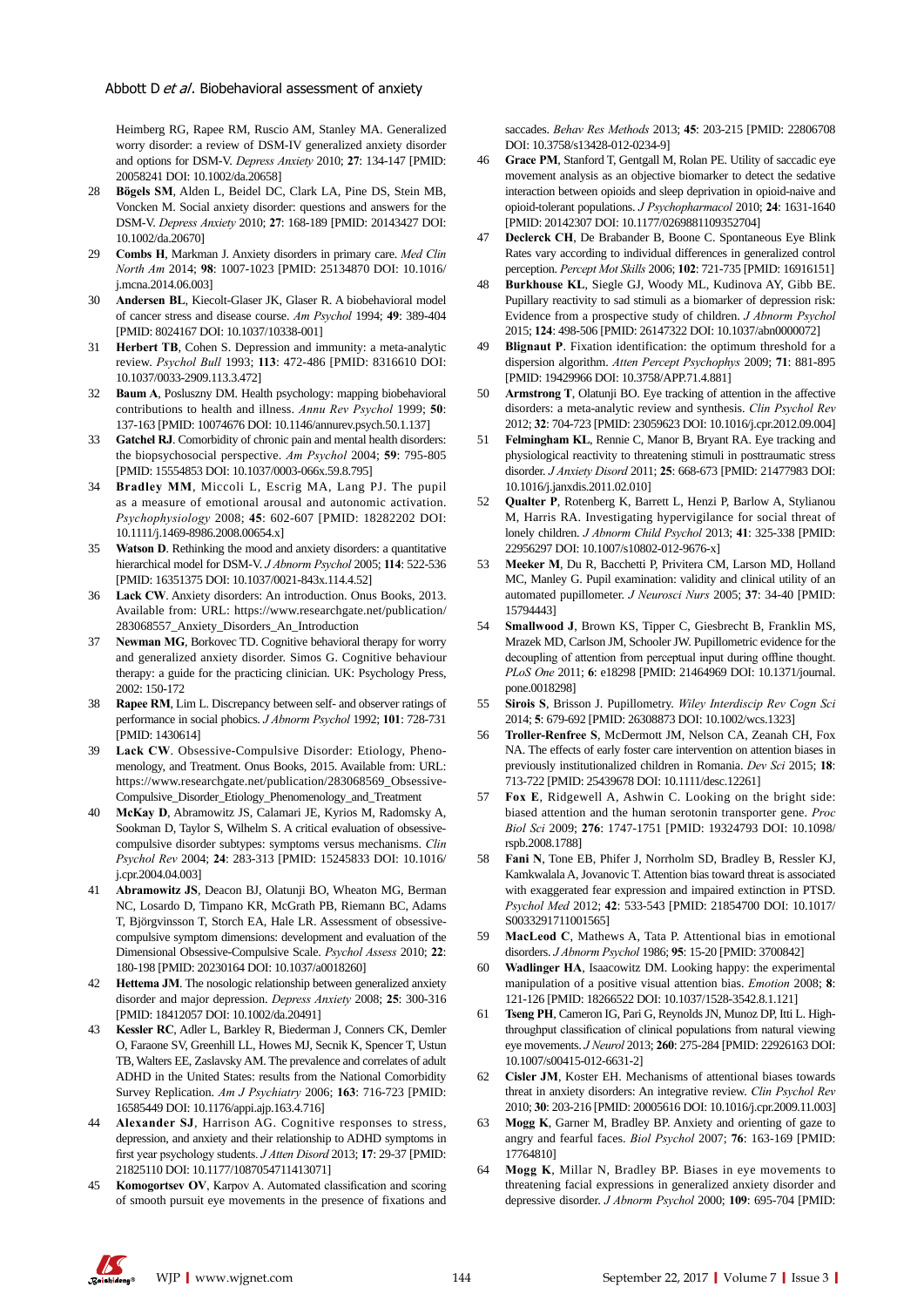#### Abbott D et al. Biobehavioral assessment of anxiety

11195993]

- 65 **Wieser MJ**, Pauli P, Weyers P, Alpers GW, Mühlberger A. Fear of negative evaluation and the hypervigilance-avoidance hypothesis: an eye-tracking study. *J Neural Transm* (Vienna) 2009; **116**: 717-723 [PMID: 18690409 DOI: 10.1007/s00702-008-0101-0]
- 66 **Hankin BL**, Gibb BE, Abela JR, Flory K. Selective attention to affective stimuli and clinical depression among youths: role of anxiety and specificity of emotion. *J Abnorm Psychol* 2010; **119**: 491-501 [PMID: 20677838 DOI: 10.1037/a0019609]
- 67 **Gotlib IH**, Kasch KL, Traill S, Joormann J, Arnow BA, Johnson SL. Coherence and specificity of information-processing biases in depression and social phobia. *J Abnorm Psychol* 2004; **113**: 386-398 [PMID: 15311984]
- 68 **Duque A**, Vázquez C. Double attention bias for positive and negative emotional faces in clinical depression: evidence from an eye-tracking study. *J Behav Ther Exp Psychiatry* 2015; **46**: 107-114 [PMID: 25305417 DOI: 10.1016/j.jbtep.2014.09.005]
- 69 **Moukheiber A**, Rautureau G, Perez-Diaz F, Soussignan R, Dubal S, Jouvent R, Pelissolo A. Gaze avoidance in social phobia: objective measure and correlates. *Behav Res Ther* 2010; **48**: 147-151 [PMID: 19863948 DOI: 10.1016/j.brat.2009.09.012]
- 70 **Heuer K**, Rinck M, Becker ES. Avoidance of emotional facial expressions in social anxiety: The Approach-Avoidance Task. *Behav Res Ther* 2007; **45**: 2990-3001 [PMID: 17889827]
- 71 **Weeks JW**, Howell AN, Goldin PR. Gaze avoidance in social anxiety disorder. *Depress Anxiety* 2013; **30**: 749-756 [PMID: 23798359 DOI: 10.1002/da.22146]
- 72 **Buckner JD**, Maner JK, Schmidt NB. Difficulty Disengaging Attention from Social Threat in Social Anxiety. *Cognit Ther Res* 2010; **34**: 99-105 [PMID: 20182655]
- 73 **Schofield CA**, Johnson AL, Inhoff AW, Coles ME. Social anxiety and difficulty disengaging threat: evidence from eye-tracking. *Cogn Emot* 2012; **26**: 300-311 [PMID: 21970428 DOI: 10.1080/02699931.2011.6 02050]
- 74 **Block SR**, Liberzon I. Attentional processes in posttraumatic stress disorder and the associated changes in neural functioning. *Exp Neurol* 2016; **284**: 153-167 [PMID: 27178007 DOI: 10.1016/ j.expneurol.2016.05.009]
- 75 **Kimble MO**, Fleming K, Bandy C, Kim J, Zambetti A. Eye tracking and visual attention to threating stimuli in veterans of the Iraq war. *J Anxiety Disord* 2010; **24**: 293-299 [PMID: 20138463 DOI: 10.1016/ j.janxdis.2009.12.006]
- 76 **Thomas CL**, Goegan LD, Newman KR, Arndt JE, Sears CR. Attention to threat images in individuals with clinical and subthreshold symptoms of post-traumatic stress disorder. *J Anxiety Disord* 2013; **27**: 447-455 [PMID: 23845453 DOI: 10.1016/j.janxdis.2013.05.005]
- 77 **Tien AY**, Pearlson GD, Machlin SR, Bylsma FW, Hoehn-Saric R. Oculomotor performance in obsessive-compulsive disorder. *Am J Psychiatry* 1992; **149**: 641-646 [PMID: 1575255]
- 78 **Bradley MC**, Hanna D, Wilson P, Scott G, Quinn P, Dyer KF. Obsessive-compulsive symptoms and attentional bias: An eye-tracking methodology. *J Behav Ther Exp Psychiatry* 2016; **50**: 303-308 [PMID: 26605829 DOI: 10.1016/j.jbtep.2015.10.007]
- 79 **Toffolo MB**, van den Hout MA, Engelhard IM, Hooge IT, Cath DC. Patients With Obsessive-Compulsive Disorder Check Excessively in Response to Mild Uncertainty. *Behav Ther* 2016; **47**: 550-559 [PMID: 27423170 DOI: 10.1016/j.beth.2016.04.002]
- 80 **Ross RG**, Harris JG, Olincy A, Radant A. Eye movement task measures inhibition and spatial working memory in adults with schizophrenia, ADHD, and a normal comparison group. *Psychiatry Res* 2000; **95**: 35-42 [PMID: 10904121]
- 81 **Weafer J**, Milich R, Fillmore MT. Behavioral components of impulsivity predict alcohol consumption in adults with ADHD and healthy controls. *Drug Alcohol Depend* 2011; **113**: 139-146 [PMID: 20863628 DOI: 10.1016/j.drugalcdep.2010.07.027]
- 82 **Price RB**, Rosen D, Siegle GJ, Ladouceur CD, Tang K, Allen KB, Ryan ND, Dahl RE, Forbes EE, Silk JS. From anxious youth to depressed adolescents: Prospective prediction of 2-year depression symptoms via attentional bias measures. *J Abnorm Psychol* 2016; **125**: 267-278 [PMID: 26595463 DOI: 10.1037/abn0000127]
- 83 **Sanchez A**, Vazquez C, Marker C, LeMoult J, Joormann J. Attentional disengagement predicts stress recovery in depression: an eye-tracking study. *J Abnorm Psychol* 2013; **122**: 303-313 [PMID: 23421524 DOI: 10.1037/a0031529]
- 84 **Koster EH**, De Raedt R, Goeleven E, Franck E, Crombez G. Moodcongruent attentional bias in dysphoria: maintained attention to and impaired disengagement from negative information. *Emotion* 2005; **5**: 446-455 [PMID: 16366748]
- 85 **Joormann J**, Gotlib IH. Emotion regulation in depression: relation to cognitive inhibition. *Cogn Emot* 2010; **24**: 281-298 [PMID: 20300538 DOI: 10.1080/02699930903407948]
- 86 **Kellough JL**, Beevers CG, Ellis AJ, Wells TT. Time course of selective attention in clinically depressed young adults: an eye tracking study. *Behav Res Ther* 2008; **46**: 1238-1243 [PMID: 18760771 DOI: 10.1016/j.brat.2008.07.004]
- 87 **Chen J**, Wang Z, Wu Y, Cai Y, Shen Y, Wang L, Shi S. Differential attentional bias in generalized anxiety disorder and panic disorder. *Neuropsychiatr Dis Treat* 2013; **9**: 73-80 [PMID: 23326197 DOI: 10.2147/NDT.S36822]
- 88 **Diamond AE**, Fisher AJ. Comparative Autonomic Responses to Diagnostic Interviewing between Individuals with GAD, MDD, SAD and Healthy Controls. *Front Hum Neurosci* 2016; **10**: 677 [PMID: 28123361 DOI: 10.3389/fnhum.2016.00677]
- 89 **Sack M**, Hopper JW, Lamprecht F. Low respiratory sinus arrhythmia and prolonged psychophysiological arousal in posttraumatic stress disorder: heart rate dynamics and individual differences in arousal regulation. *Biol Psychiatry* 2004; **55**: 284-290 [PMID: 14744470]
- 90 **Stauss HM**. Heart rate variability. *Am J Physiol Regul Integr Comp Physiol* 2003; **285**: R927-R931 [PMID: 14557228]
- 91 **Rentero N**, Cividjian A, Trevaks D, Pequignot JM, Quintin L, McAllen RM. Activity patterns of cardiac vagal motoneurons in rat nucleus ambiguus. *Am J Physiol Regul Integr Comp Physiol* 2002; **283**: R1327-R1334 [PMID: 12388471]
- 92 **Chalmers JA**, Quintana DS, Abbott MJ, Kemp AH. Anxiety Disorders are Associated with Reduced Heart Rate Variability: A Meta-Analysis. *Front Psychiatry* 2014; **5**: 80 [PMID: 25071612 DOI: 10.3389/fpsyt.2014.00080]
- 93 **Bornstein MH**, Suess PE. Child and mother cardiac vagal tone: continuity, stability, and concordance across the first 5 years. *Dev Psychol* 2000; **36**: 54-65 [PMID: 10645744]
- 94 **Porges SW**, Doussard-Roosevelt JA, Portales AL, Greenspan SI. Infant regulation of the vagal "brake" predicts child behavior problems: a psychobiological model of social behavior. *Dev Psychobiol* 1996; **29**: 697-712 [PMID: 8958482]
- 95 **Porges SW**. Cardiac vagal tone: a physiological index of stress. *Neurosci Biobehav Rev* 1995; **19**: 225-233 [PMID: 7630578]
- 96 **Blair C**, Peters R. Physiological and neurocognitive correlates of adaptive behavior in preschool among children in Head Start. *Dev Neuropsychol* 2003; **24**: 479-497 [PMID: 12850755]
- 97 **Cole PM**, Zahn-Waxler C, Fox NA, Usher BA, Welsh JD. Individual differences in emotion regulation and behavior problems in preschool children. *J Abnorm Psychol* 1996; **105**: 518-529 [PMID: 8952185]
- 98 **Hayano J**, Sakakibara Y, Yamada M, Ohte N, Fujinami T, Yokoyama K, Watanabe Y, Takata K. Decreased magnitude of heart rate spectral components in coronary artery disease. Its relation to angiographic severity. *Circulation* 1990; **81**: 1217-1224 [PMID: 2317904]
- 99 **Quilliot D**, Fluckiger L, Zannad F, Drouin P, Ziegler O. Impaired autonomic control of heart rate and blood pressure in obesity: role of age and of insulin-resistance. *Clin Auton Res* 2001; **11**: 79-86 [PMID: 11570607]
- 100 **Baquero GA**, Banchs JE, Ahmed S, Naccarelli GV, Luck JC. Surface 12 lead electrocardiogram recordings using smart phone technology. *J Electrocardiol* 2015; **48**: 1-7 [PMID: 25283739 DOI: 10.1016/j.jelectr ocard.2014.09.006]
- 101 **Snyder ML**, Soliman EZ, Whitsel EA, Gellert KS, Heiss G. Shortterm repeatability of electrocardiographic P wave indices and PR interval. *J Electrocardiol* 2014; **47**: 257-263 [PMID: 24360345 DOI: 10.1016/j.jelectrocard.2013.11.007]
- 102 **Lehrer PM**, Woolfolk RL. Research on clinical issues in stress management. In: Lehrer PM, Woolfolk RL and Sime WE, editors.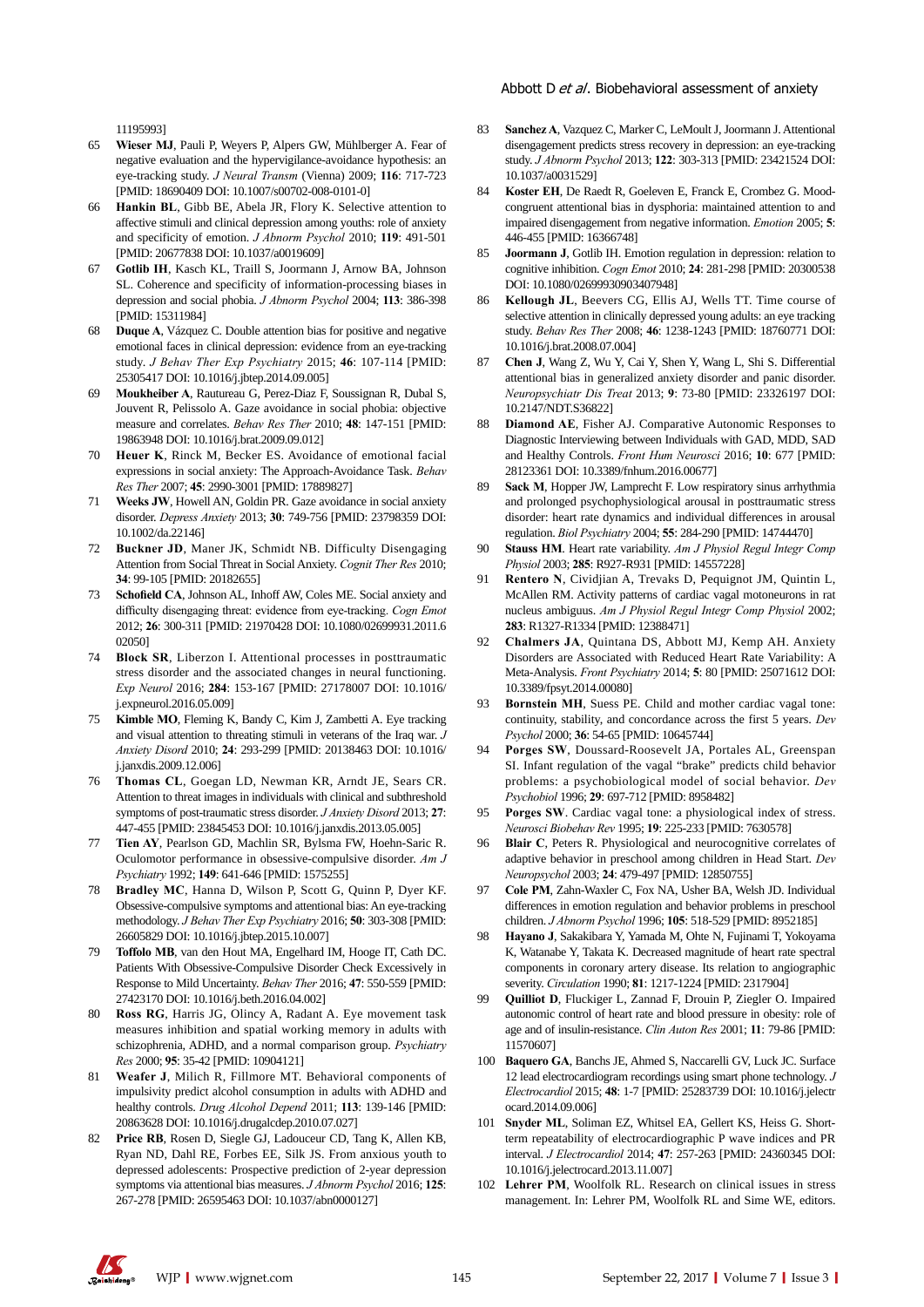Principles and practice of stress management. NY: Guilford, 2007: 703-721

- 103 **Reiner R**. Integrating a portable biofeedback device into clinical practice for patients with anxiety disorders: results of a pilot study. *Appl Psychophysiol Biofeedback* 2008; **33**: 55-61 [PMID: 18286369 DOI: 10.1007/s10484-007-9046-6]
- 104 **Gevirtz R**, Lehrer PAUL. Resonant frequency heart rate biofeedback. Biofeedback: A practitioner's guide, 2003; **3**: 245-250
- 105 **Slaap BR**, Nielen MM, Boshuisen ML, van Roon AM, den Boer JA. Five-minute recordings of heart rate variability in obsessivecompulsive disorder, panic disorder and healthy volunteers. *J Affect Disord* 2004; **78**: 141-148 [PMID: 14706724]
- 106 **Teachman BA**, Goldfried MR, Clerkin EM. Panic and phobias. Psychopathology: Bridging the gap between basic empirical findings and clinical practice, 2013: 88-142
- 107 **Friedman BH**, Thayer JF. Anxiety and autonomic flexibility: a cardiovascular approach. *Biol Psychol* 1998; **49**: 303-323 [PMID: 9858059]
- 108 **Movius HL**, Allen JJ. Cardiac Vagal Tone, defensiveness, and motivational style. *Biol Psychol* 2005; **68**: 147-162 [PMID: 15450694]
- 109 **Friedman BH**, Thayer JF. Autonomic balance revisited: panic anxiety and heart rate variability. *J Psychosom Res* 1998; **44**: 133-151 [PMID: 9483470]
- 110 **Friedman BH**. An autonomic flexibility-neurovisceral integration model of anxiety and cardiac vagal tone. *Biol Psychol* 2007; **74**: 185-199 [PMID: 17069959]
- 111 **Thayer JF**, Lane RD. A model of neurovisceral integration in emotion regulation and dysregulation. *J Affect Disord* 2000; **61**: 201-216 [PMID: 11163422]
- 112 **Pittig A**, Arch JJ, Lam CW, Craske MG. Heart rate and heart rate variability in panic, social anxiety, obsessive-compulsive, and generalized anxiety disorders at baseline and in response to relaxation and hyperventilation. *Int J Psychophysiol* 2013; **87**: 19-27 [PMID: 23107994 DOI: 10.1016/j.ijpsycho.2012.10.012]
- 113 **Pole N**. The psychophysiology of posttraumatic stress disorder: a meta-analysis. *Psychol Bull* 2007; **133**: 725-746 [PMID: 17723027]
- 114 **Alvares GA**, Quintana DS, Kemp AH, Van Zwieten A, Balleine BW, Hickie IB, Guastella AJ. Reduced heart rate variability in social anxiety disorder: associations with gender and symptom severity. *PLoS One* 2013; **8**: e70468 [PMID: 23936207 DOI: 10.1371/journal. pone.0070468]
- 115 **Thayer JF**, Friedman BH, Borkovec TD. Autonomic characteristics of generalized anxiety disorder and worry. *Biol Psychiatry* 1996; **39**: 255-266 [PMID: 8645772]
- 116 **Holmes M**, Newman MG. Generalized anxiety disorder. *Psychiatric Clinics of North America* 2006; **24**: 101-120
- 117 **Llera SJ**, Newman MG. Effects of worry on physiological and subjective reactivity to emotional stimuli in generalized anxiety disorder and nonanxious control participants. *Emotion* 2010; **10**: 640-650 [PMID: 21038947 DOI: 10.1037/a0019351]
- 118 **Hegel MT**, Ferguson RJ. Psychophysiological assessment of respiratory function in panic disorder: evidence for a hyperventilation subtype. *Psychosom Med* 1997; **59**: 224-230 [PMID: 9178332]
- 119 **Abelson JL**, Weg JG, Nesse RM, Curtis GC. Persistent respiratory irregularity in patients with panic disorder. *Biol Psychiatry* 2001; **49**: 588-595 [PMID: 11297716]
- 120 **McCraty R**, Atkinson M, Tomasino D, Stuppy WP. Analysis of twenty-four hour heart rate variability in patients with panic disorder. *Biol Psychol* 2001; **56**: 131-150 [PMID: 11334700]
- 121 **Fisher AJ**, Woodward SH. Cardiac stability at differing levels of temporal analysis in panic disorder, post-traumatic stress disorder, and healthy controls. *Psychophysiology* 2014; **51**: 80-87 [PMID: 24102634 DOI: 10.1111/psyp.12148]
- 122 **Antony MM**, Meadows EA, Brown TA, Barlow DH. Cardiac awareness before and after cognitive-behavioral treatment for panic disorder. *J Anxiety Disord* 1994; **8**: 341-350
- 123 **Johnsen BH**, Thayer JF, Laberg JC, Wormnes B, Raadal M, Skaret E, Berg E. Attentional and physiological characteristics of patients with dental anxiety. *J Anxiety Disord* 2003; **17**: 75-87
- 124 **Benkelfat C**, Mefford IN, Masters CF, Nordahl TE, King AC, Cohen

RM, Murphy DL. Plasma catecholamines and their metabolites in obsessive-compulsive disorder. *Psychiatry Res* 1991; **37**: 321-331 [PMID: 1891512]

- 125 **Hollander E**, DeCaria C, Gully R, Nitescu A, Suckow RF, Gorman JM, Klein DF, Liebowitz MR. Effects of chronic fluoxetine treatment on behavioral and neuroendocrine responses to metachlorophenylpiperazine in obsessive-compulsive disorder. *Psychiatry Res* 1991; **36**: 1-17 [PMID: 2017519]
- 126 **Zahn TP**, Leonard HL, Swedo SE, Rapoport JL. Autonomic activity in children and adolescents with obsessive-compulsive disorder. *Psychiatry Res* 1996; **60**: 67-76 [PMID: 8852868]
- 127 **Buckley TC**, Kaloupek DG. A meta-analytic examination of basal cardiovascular activity in posttraumatic stress disorder. *Psychosom Med* 2001; **63**: 585-594 [PMID: 11485112]
- 128 **Pitman RK**, Orr SP, Altman B, Longpre RE, Poiré RE, Macklin ML, Michaels MJ, Steketee GS. Emotional processing and outcome of imaginal flooding therapy in Vietnam veterans with chronic posttraumatic stress disorder. *Compr Psychiatry* 1996; **37**: 409-418 [PMID: 8932965]
- 129 **Frewen PA**, Lanius RA. Toward a psychobiology of posttraumatic self-dysregulation: reexperiencing, hyperarousal, dissociation, and emotional numbing. *Ann NY Acad Sci* 2006; **1071**: 110-124 [PMID: 16891566]
- 130 **Hauschildt M**, Peters MJ, Moritz S, Jelinek L. Heart rate variability in response to affective scenes in posttraumatic stress disorder. *Biol Psychol* 2011; **88**: 215-222 [PMID: 21856373 DOI: 10.1016/ j.biopsycho.2011.08.004]
- 131 **Porges SW**. The polyvagal perspective. *Biol Psychol* 2007; **74**: 116-143 [PMID: 17049418]
- 132 **Volchan E**, Souza GG, Franklin CM, Norte CE, Rocha-Rego V, Oliveira JM, David IA, Mendlowicz MV, Coutinho ES, Fiszman A, Berger W, Marques-Portella C, Figueira I. Is there tonic immobility in humans? Biological evidence from victims of traumatic stress. *Biol Psychol* 2011; **88**: 13-19 [PMID: 21693167 DOI: 10.1016/ j.biopsycho.2011.06.002]
- 133 **Lanius RA**, Bluhm R, Lanius U, Pain C. A review of neuroimaging studies in PTSD: heterogeneity of response to symptom provocation. *J Psychiatr Res* 2006; **40**: 709-729 [PMID: 16214172]
- 134 **Norte CE**, Souza GG, Vilete L, Marques-Portella C, Coutinho ES, Figueira I, Volchan E. They know their trauma by heart: an assessment of psychophysiological failure to recover in PTSD. *J Affect Disord* 2013; **150**: 136-141 [PMID: 23273551 DOI: 10.1016/ j.jad.2012.11.039]
- 135 **Gonçalves R**, Rodrigues H, Novaes F, Arbol J, Volchan E, Coutinho ES, Figueira I, Ventura P. Listening to the heart: A meta-analysis of cognitive behavior therapy impact on the heart rate of patients with anxiety disorders. *J Affect Disord* 2015; **172**: 231-240 [PMID: 25451422 DOI: 10.1016/j.jad.2014.09.058]
- 136 **Rottenberg J**, Salomon K, Gross JJ, Gotlib IH. Vagal withdrawal to a sad film predicts subsequent recovery from depression. *Psychophysiology* 2005; **42**: 277-281 [PMID: 15943681]
- 137 **Dunne RL**, Kenardy J, Sterling M. A randomized controlled trial of cognitive-behavioral therapy for the treatment of PTSD in the context of chronic whiplash. *Clin J Pain* 2012; **28**: 755-765 [PMID: 22209798 DOI: 10.1097/AJP.0b013e318243e16b]
- 138 **Roth WT**, Telch MJ, Taylor CB, Agras WS. Autonomic changes after treatment of agoraphobia with panic attacks. *Psychiatry Res* 1988; **24**: 95-107 [PMID: 3393620]
- 139 **Garakani A**, Martinez JM, Aaronson CJ, Voustianiouk A, Kaufmann H, Gorman JM. Effect of medication and psychotherapy on heart rate variability in panic disorder. *Depress Anxiety* 2009; **26**: 251-258 [PMID: 18839407 DOI: 10.1002/da.20533]
- 140 **Grayson JB**, Foa EB, Steketee GS. Exposure in vivo of obsessivecompulsives under distracting and attention-focusing conditions: replication and extension. *Behav Res Ther* 1986; **24**: 475-479 [PMID: 2874788]
- 141 **Culver NC**, Stoyanova M, Craske MG. Emotional variability and sustained arousal during exposure. *J Behav Ther Exp Psychiatry* 2012; **43**: 787-793 [PMID: 22123332 DOI: 10.1016/j.jbtep.2011.10.009]
- 142 **Lang AJ**, Craske MG. Manipulations of exposure-based therapy to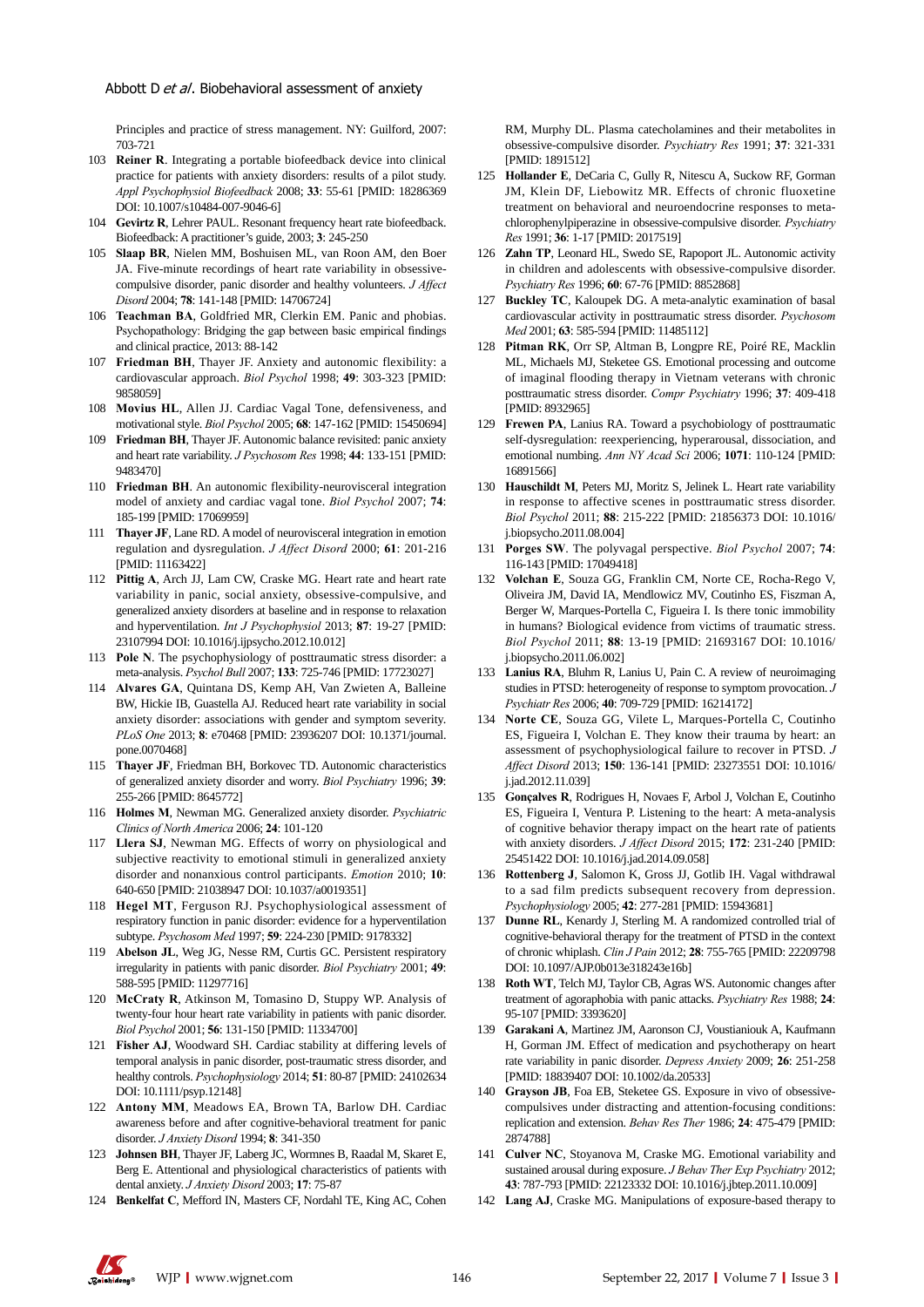## Abbott D et al. Biobehavioral assessment of anxiety

reduce return of fear: a replication. *Behav Res Ther* 2000; **38**: 1-12 [PMID: 10645020]

143 **Kuhn TS**. The Structure of Scientific Revolutions. Chicago: University of Chicago Press, 1962

**P- Reviewer**: Hosak L, Kravos M, Serafini G, Sun YS, Tampi RR **S- Editor**: Ji FF **L- Editor**: A **E- Editor**: Lu YJ